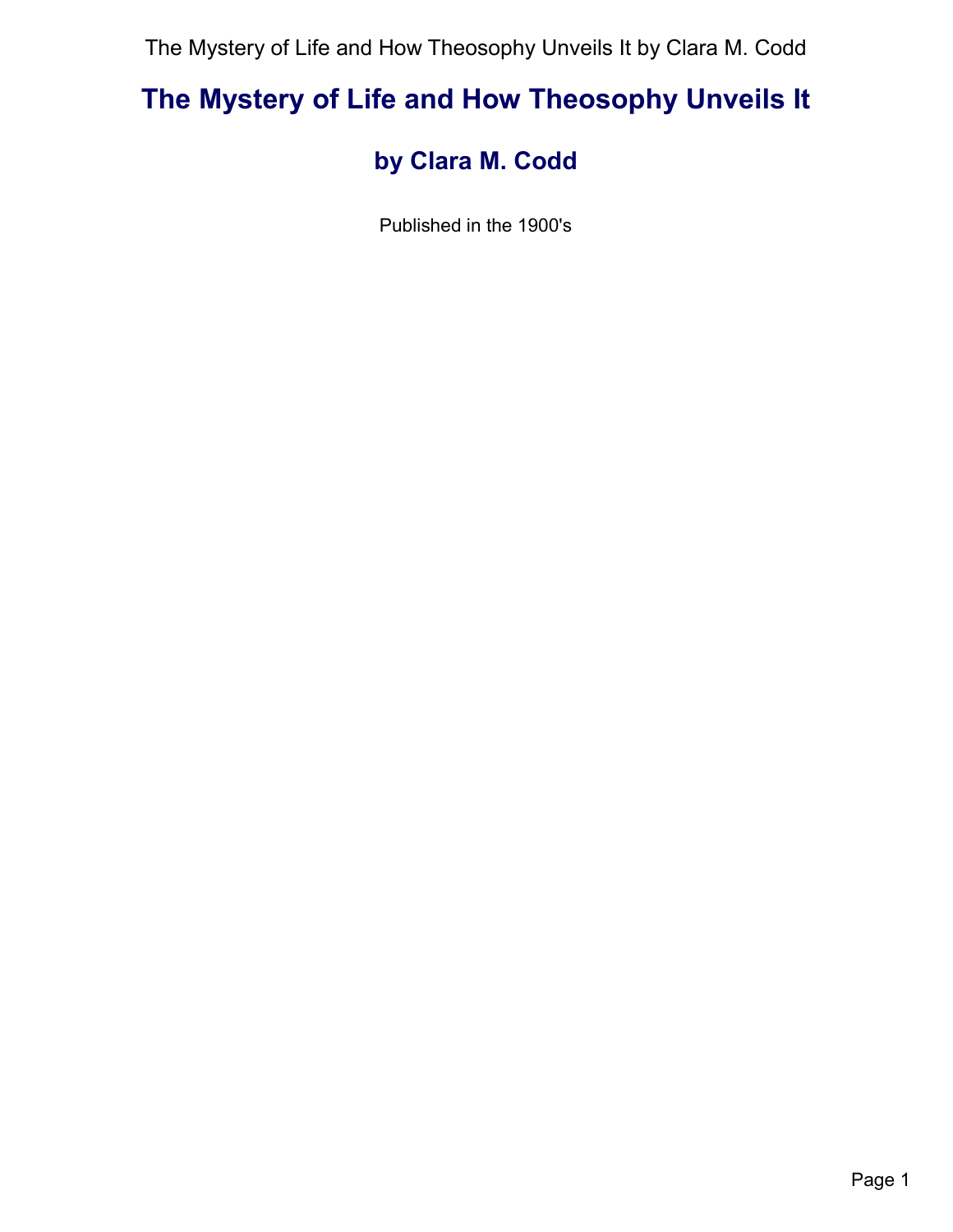# **INDEX**

[CAN WE KNOW THE TRUTH?](#page-2-0) [THE MASTERS OF THE ART AND SCIENCE OF LIVING](#page-3-0) [THE FIRST GREAT PRINCIPLE: THE UNITY AND DIVINITY OF LIFE](#page-4-0) [BODY, SOUL AND SPIRIT](#page-5-0) [THE THOUGHT WORLD OF THE SOUL](#page-6-0) [THE POWER OF THOUGHT](#page-7-0) [THE SOUL BUILDS THE LIFE AFTER DEATH](#page-8-0) [THE SPIRITUAL SIDE OF MAN](#page-9-0) [THE SECOND GREAT PRINCIPLE: THE BROTHERHOOD OF MAN](#page-10-0) [MANY LIVES ON EARTH OR ONE LIFE?](#page-11-0) [LIFE EVOLVES IN CYCLES](#page-12-0) [THE EVOLUTION OF GENIUS](#page-13-0) [THE "COMMANDMENTS OF GOD" THE LAWS OF NATURE](#page-14-0) [LAW IN THE INNER AS WELL AS THE OUTER WORLD](#page-15-0) [NATIONS ARE DIFFERENT "CLASSES" IN THE SCHOOL OF LIFE](#page-16-0) [HOW WE COME TO A CERTAIN FAMILY](#page-17-0) [HOW DESTINY IS SPUN UPON THE LOOM OF LIFE](#page-18-0) [THE THREAD OF THOUGHT](#page-19-0) [THE WIRELESS OF THOUGHT](#page-20-0) [WHAT OUR THINKING DOES TO OURSELVES](#page-21-0) [RE-CREATING CHARACTER](#page-22-0) [WHAT OUR THINKING DOES TO OTHERS](#page-23-0) [THE THREAD OF DESIRE](#page-24-0) [THE THREAD OF ACTION](#page-25-0)  [THE THIRD GREAT PRINCIPLE: THE LAW OF SPIRITUAL DYNAMICS](#page-26-0) [HOW WE REMEMBER PAST LIVES](#page-27-0) [THE LIFE AFTER DEATH](#page-28-0) [HEAVEN AND HELL](#page-29-0) [LOVED ONES PASSED ON](#page-30-0) [THE FUTURE THAT AWAITS US](#page-31-0)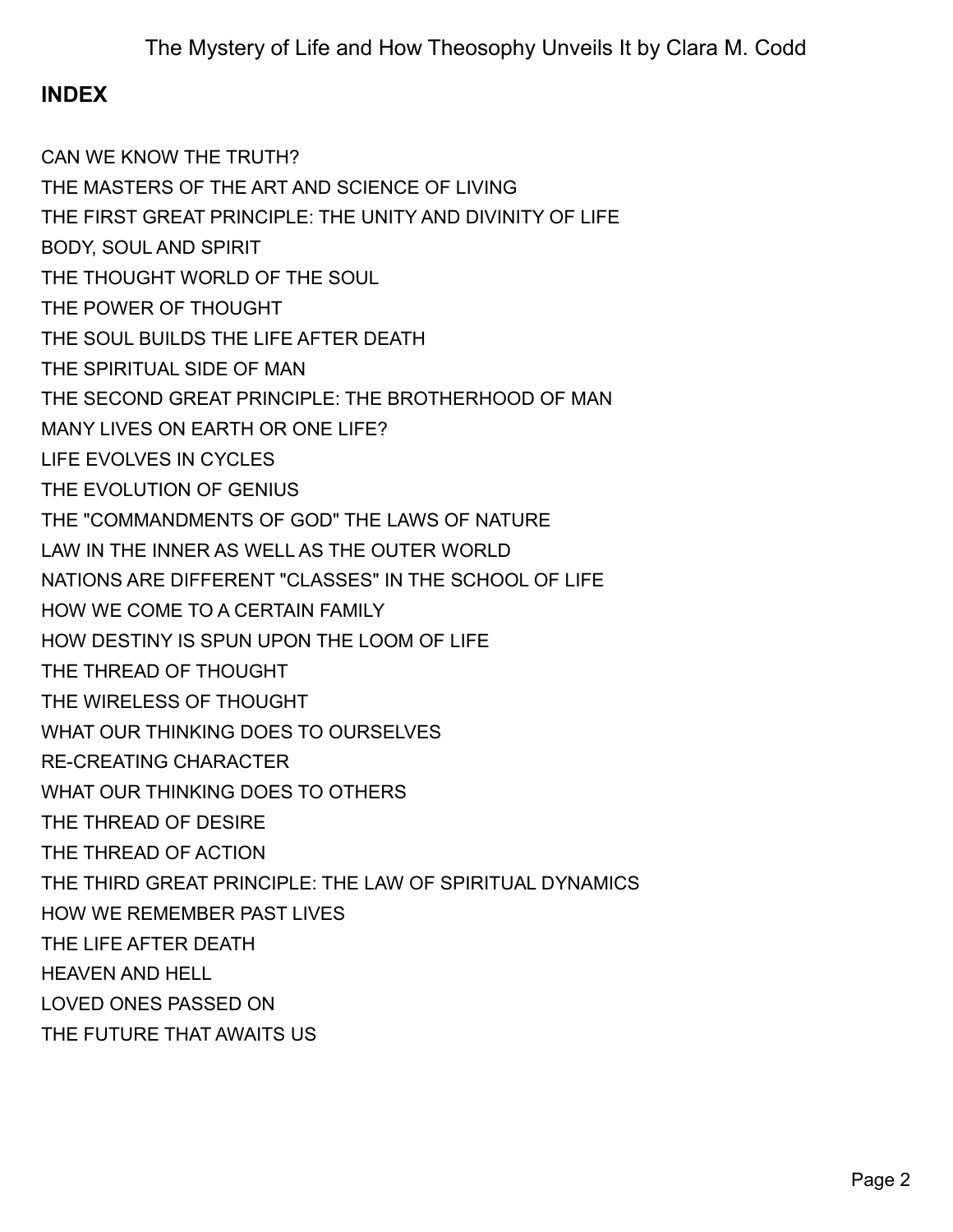### <span id="page-2-0"></span>**CAN WE KNOW THE TRUTH?**

THERE are certain questions which we are always asking ourselves. We want to know who we are, and why we are here, and if there is any goal to life, and if there is any design behind the wonderful universe. Religion, science and philosophy essay to answer these questions,and often the answers seem incomplete and unsatisfactory. Yet we intuitively feel that there is an answer,and that that answer must be completely in accord with the natural order of things. Are there deeper facts about life which, if we knew them, would make us understand life better, and if so, who knows them, and where are they?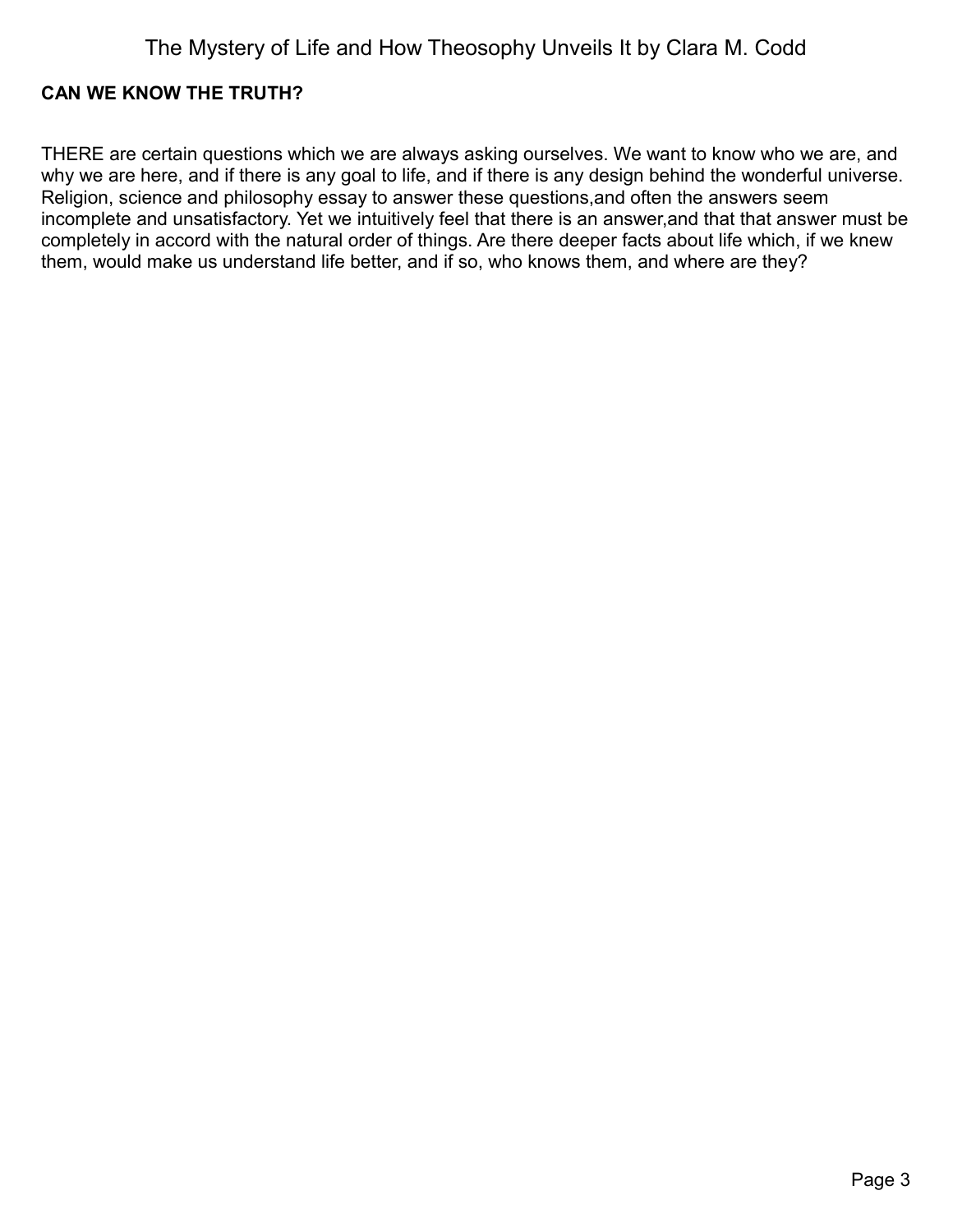### <span id="page-3-0"></span>**THE MASTERS OF THE ART AND SCIENCE OF LIVING**

There are vast and immutable laws governing the progress of life. This is its science. Most of us are merely children in the great school of life and are learning by experience something of these great laws. But there must be those who know them thoroughly, and therefore share their power. William James, the psychologist,once said that all great thinkers presuppose that there must be behind every different form of human knowledge a *Root Knowledge.* What would that Root Knowledge be? Surely the great Art and Science of life itself. Occultism, about which we hear so much in these days,has been defined by a great occultist as: "The Science of Life and the Art of Living".

Just as in the science of mathematics where there are the children learning that two and two make four and the great professors of the Science like Albert Einstein, for example, so in the great School of Life there are the scholars of varying degrees of growth and attainment, and also the great Professors of that Science of all sciences and that beautiful Art of all arts. For untold ages in the history of this planet great masterminds, sages and adepts have garnered this deeper knowledge, and have handed it on from one generation to another; and now, in these modern days,they have lifted a tiny corner of the veil which screens this tremendous knowledge, and given us,through their pupils, an outline of the universal principles which governs all life. What these are, and how they illuminate life for us, we will now try to describe.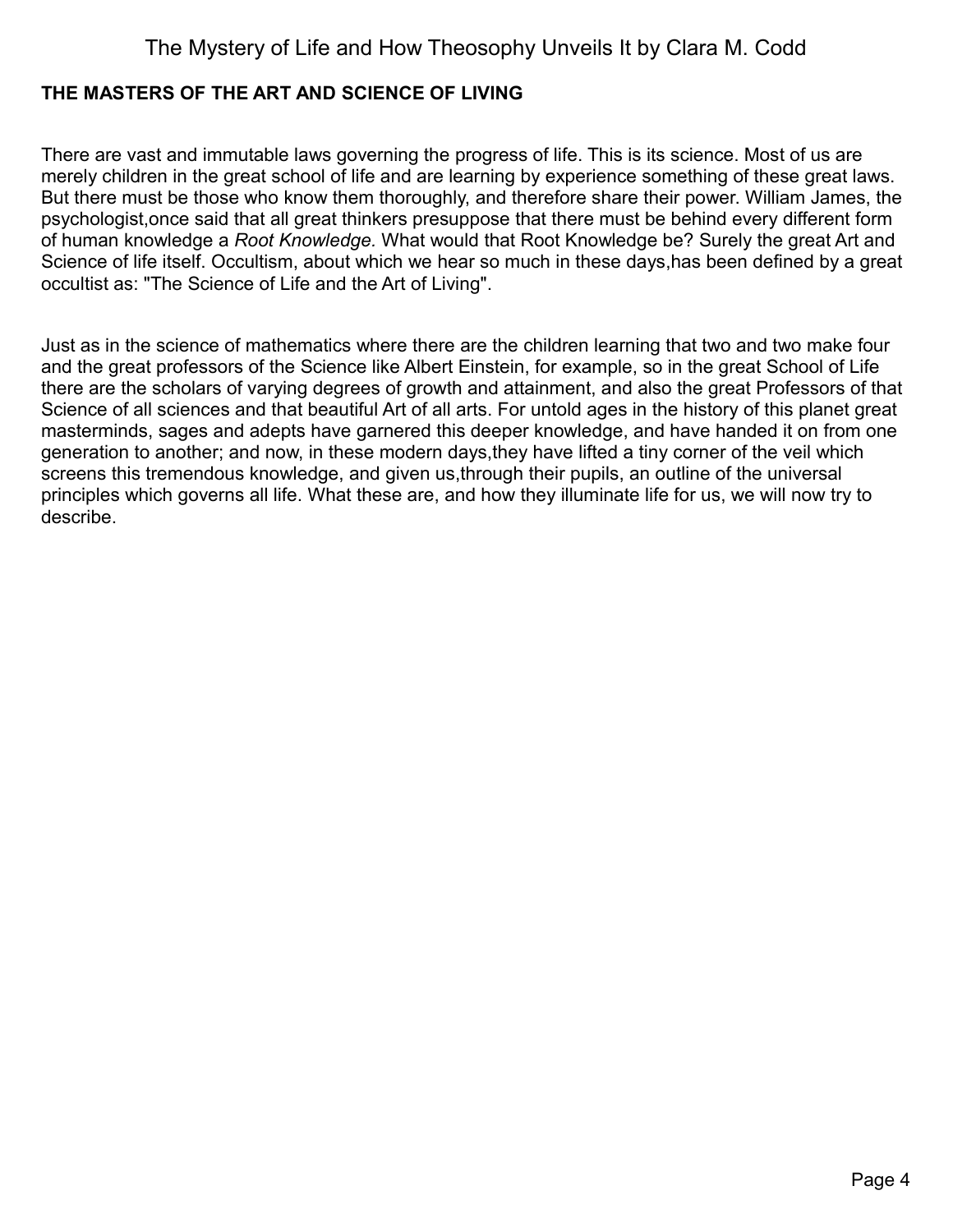### <span id="page-4-0"></span>**THE FIRST GREAT PRINCIPLE: THE UNITY AND DIVINITY OF LIFE**

A great thinker once said that the Rules of the Universe were so few, continually repeated on a larger or smaller scale, that seeing one in operation one could infer the same on another scale. And H.G.Wells wrote that the fundamentals of every religion are the same,and so few, that one could "write them on a postcard". We could write them thus in three sayings of Jesus. And the first would be when He said:"One is your Father". For then He proclaimed what every great Teacher has said, that the Human Race is Divine in origin, and somewhere shares in the Universal Life which we call God. Yes , every "son of man", however abandoned and degraded, is always and for all time also the "son of the Most High". and nothing can take that birthright away from him

How is he a son of the Most High? For outwardly with many of us there seems to be no sign of such a heritage. Here we have to try to understand ourselves better. We only see this outer physical body ,and we know that there are subjective processes always going on called feeling and thought. Where do we think and feel, and through what medium do they move, since with the death of the body they seem to disappear,yet we intuitively feel that they have not ceased to express the man somewhere?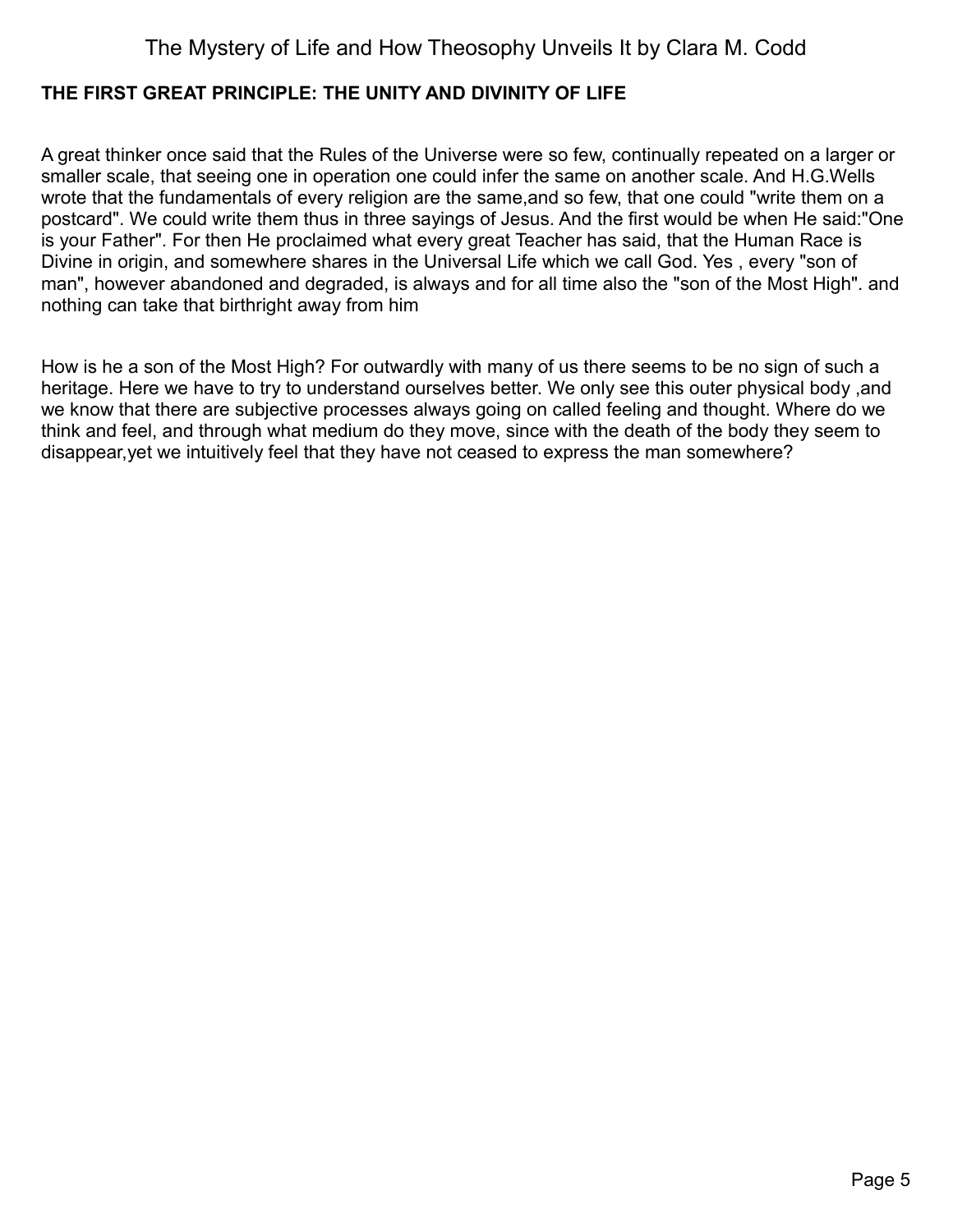### <span id="page-5-0"></span>**BODY, SOUL AND SPIRIT**

Man, is a threefold being expressing himself in three different spheres of matter simultaneously. The Bible speaks of our having a body,soul and spirit. Some people confuse the last two terms,but in the original Greek they are quite different words. The word "body" comes from the Anglo-Saxon"bodig", meaning the dwelling-place. We get the word "abode" from it. "Here have we no continuing city", for this "coat of skin", this working-clothes of the body is changing all the time,and we shall one day leave it on one side. As long as we have it we are by it put in touch,through its five senses, with the surrounding world as we know it now with all its myriad experience and events. But the great powers of thought and feeling which make us truly men are not originated in the brain. The brain and nerves are like the keys of a piano to the musician. He plays on them, and if they are in good condition they serve him well. When the player has gone, the piano can sound no more.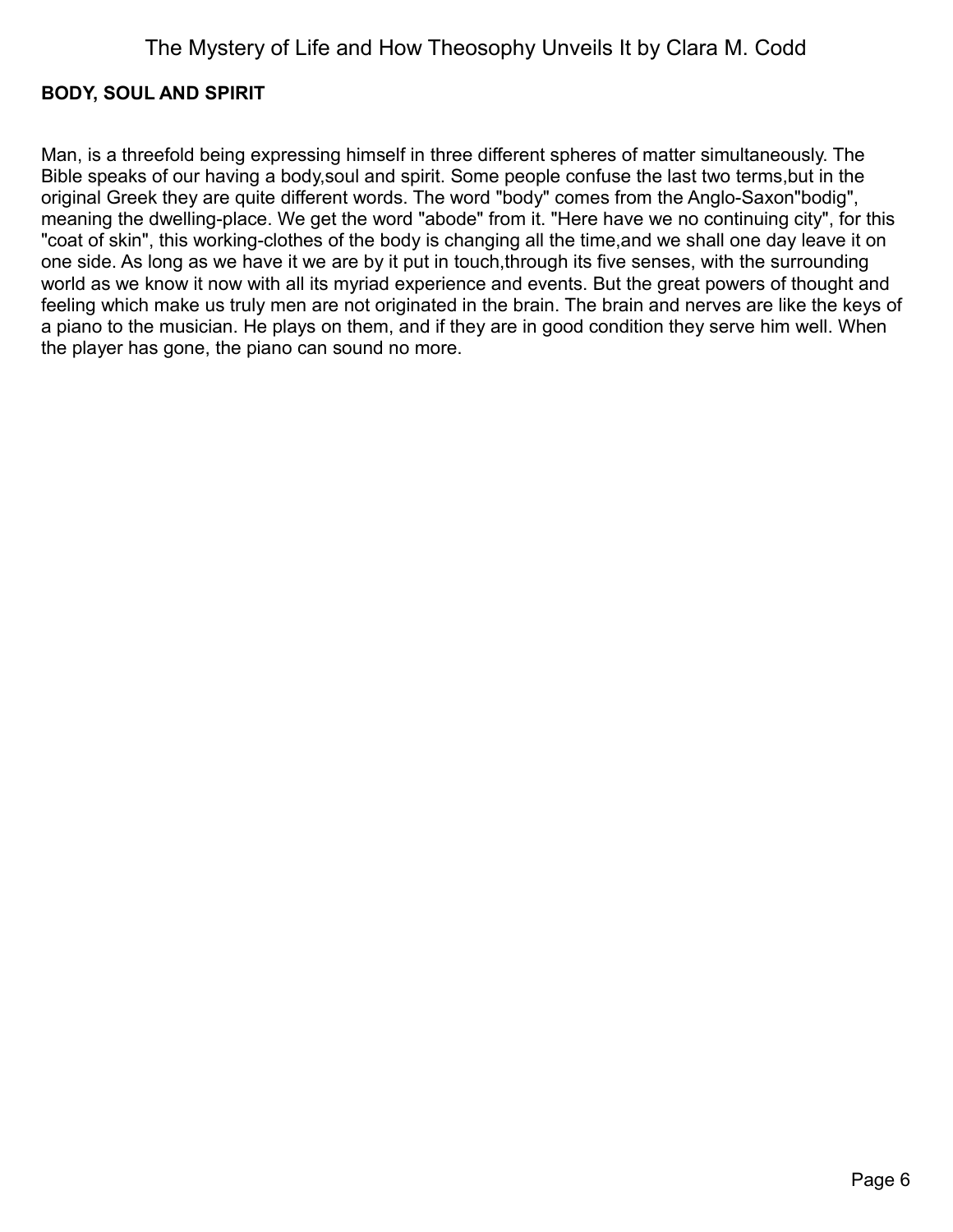### <span id="page-6-0"></span>**THE THOUGHT WORLD OF THE SOUL**

Where is he then? He is now working through a subtler medium, and in a more subtle world. This world and instrument of expression is not a long way away. It is quite near, it is all round us. Have you ever imagined what your soul looks like? It is not attached to you somewhere. The word "soul" is the translation of the Greek word "Psyche" from which we get the words psychic and psychology. Psychical research tells us that our souls have a material basis, but the matter of which they are composed is not physical matter. Interpenetrating the atoms and molecules of this world is a finer, more quickly vibrating order of matter. We will call it psychic, and it pervades the whole of the physical universe like water pervades a sponge in a bath. Our soul-selves , being composed of this psychic matter,interpenetrate and surround this denser physical body, withdrawing from it at death, and then taking the consciousness with it.

In the psychic body every thought and every feeling are radiant, vibratory powers, thrilling through our souls and affecting the surrounding atmosphere, finally creating all round us a psychic expression of our ideals and desires which tend to affect our consciousness, and also to affect other people and the world around us.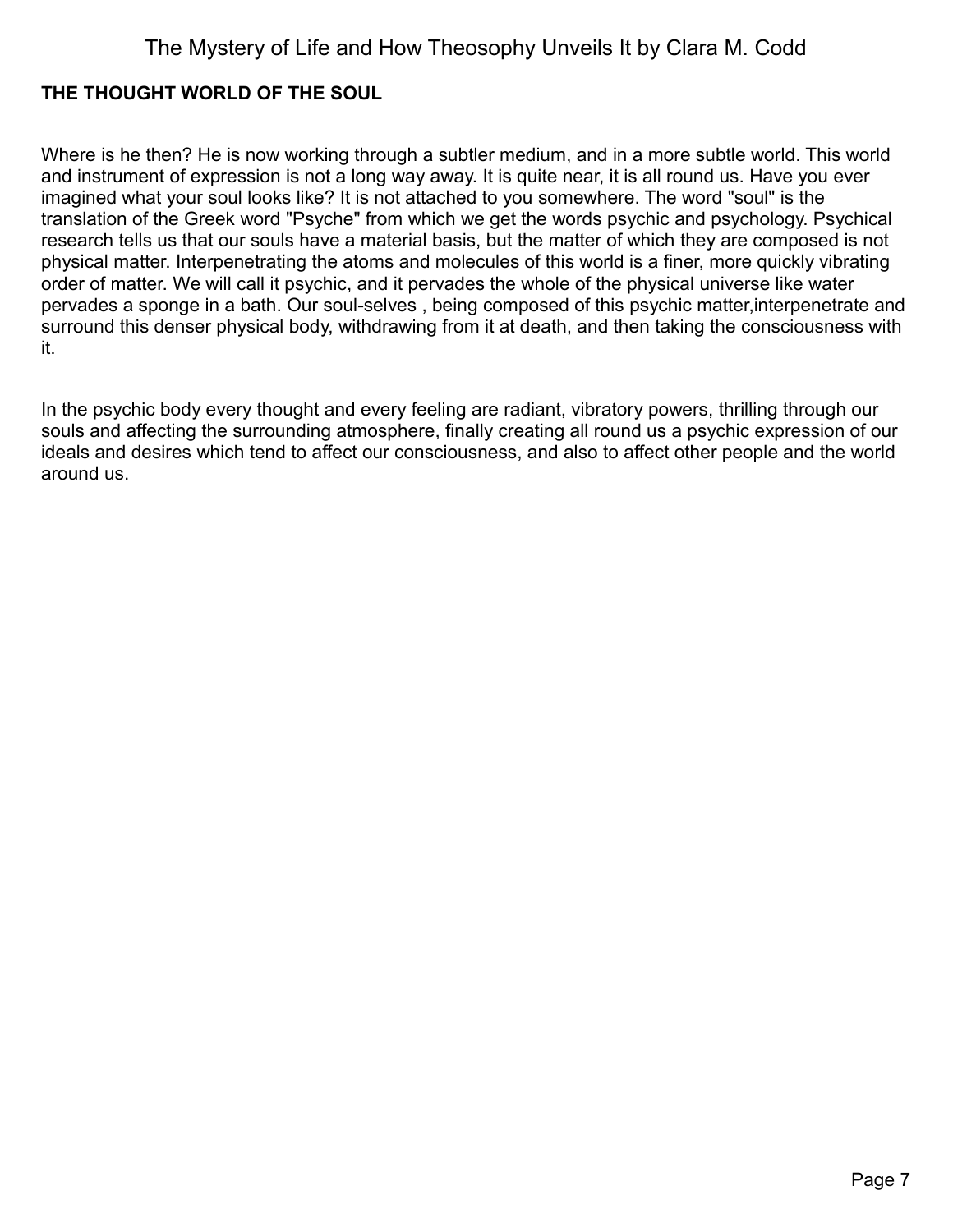### <span id="page-7-0"></span>**THE POWER OF THOUGHT**

In the days we all know, more or less, that thought *is* a mighty power. The "wireless of thought" will soon be fully recognized and understood. In that world whatever we think of we are really in touch with at once. A "rapport" is set up between ourselves and the object of our thoughts. Thus, if it is a friend we think of, we are with him. Our loving thought has instantaneously reached him. This is also true when he has passed away from the body. He is never out of reach of our loving thoughts.

When thought reaches high in aspiration, it also touches the great ideal and brings back an immediate response. Whatever a man thinks of he is immediately in touch with, and whatever he truly loves he can never really lose.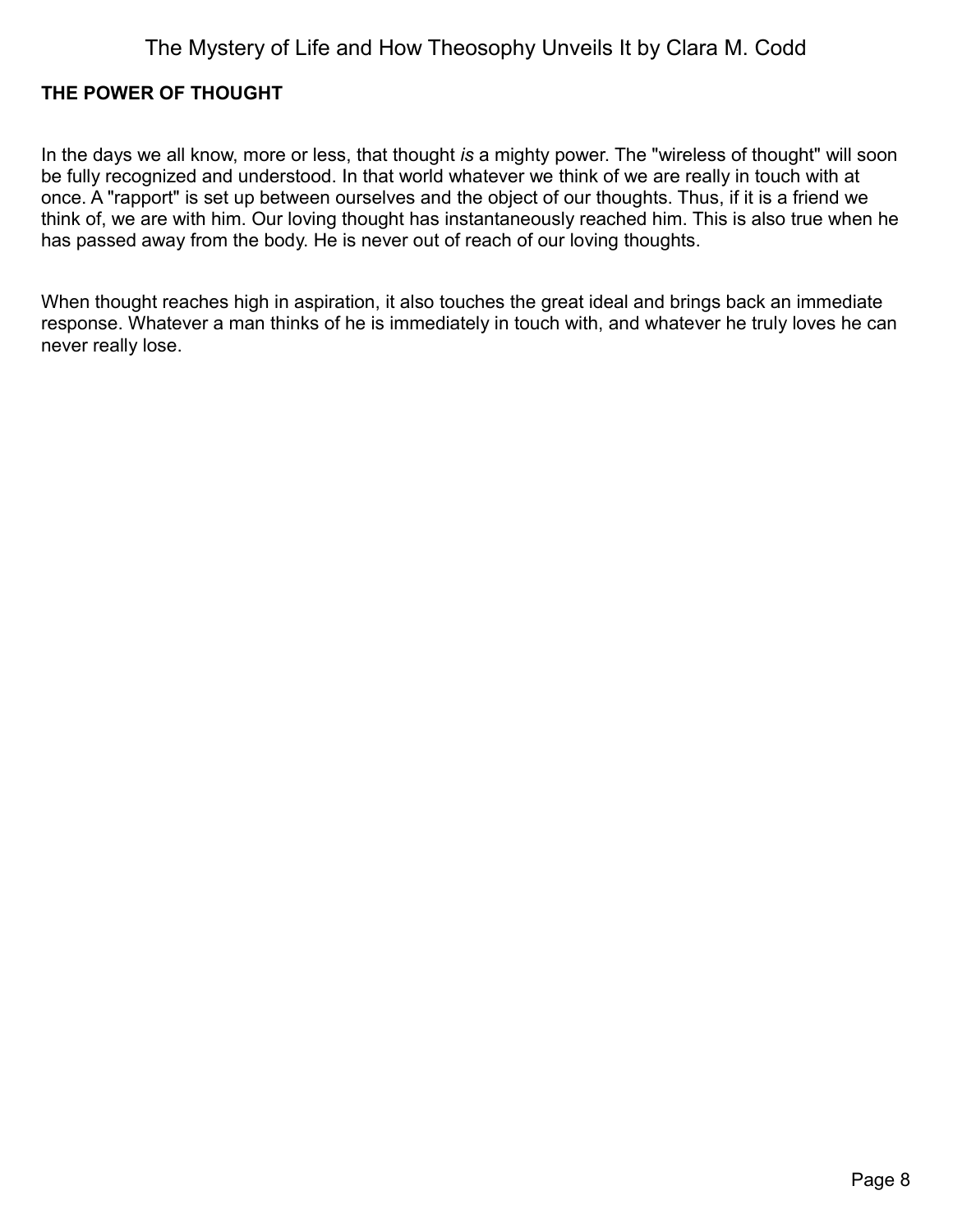### <span id="page-8-0"></span>**THE SOUL BUILDS THE LIFE AFTER DEATH**

This subtle surrounding world is full of radiant thought creations, largely made by the thoughts of myriads of men. There, after death, we live for long periods of time,assimilating the lessons of life,and enjoying a long rest from the battles of life. And the result of life there is that we come back again after a long time, not only refreshed and stronger, but grown in character and capacity from the assimilation of the experiences of the life we have just quitted. And there we meet again all those whom we have loved and known on earth.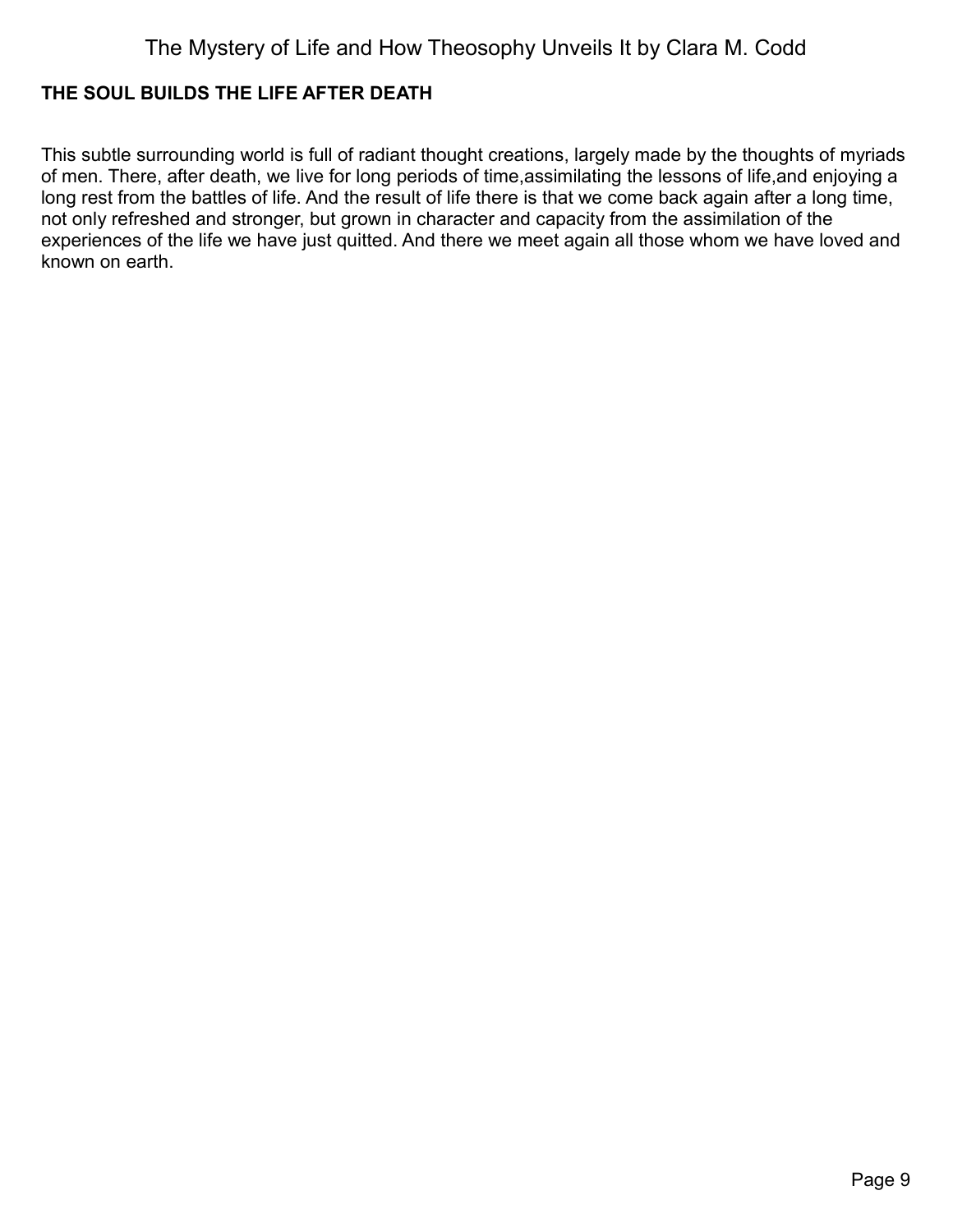### <span id="page-9-0"></span>**THE SPIRITUAL SIDE OF MAN**

But what is the Spirit? That is the third, the immortal, factor in man That remains,whatever happens to the others It has a state of consciousness so deep and true that most men never realize they have it or that is even there But one day,as inner growth proceeds,they will gradually become aware of that diviner self. It can "register" no evil. It is always pure and shining. And yet it grows by the best and purest of our experiences here. It is forever part of the eternal Life of the universe, and so far from our present understanding and imagination that it can only be indicated by the language of poetry

Jesus told His hearers that they were "gods" and every one of them "children of the Most High". And St.Paul puts it very beautifully when he speaks of "the hidden man of the heart in That which is not corruptible". That is "the Christ in you, the hope of glory", which will one day save every man from ignorance and sin, for sin is only ignorance and blindness of soul.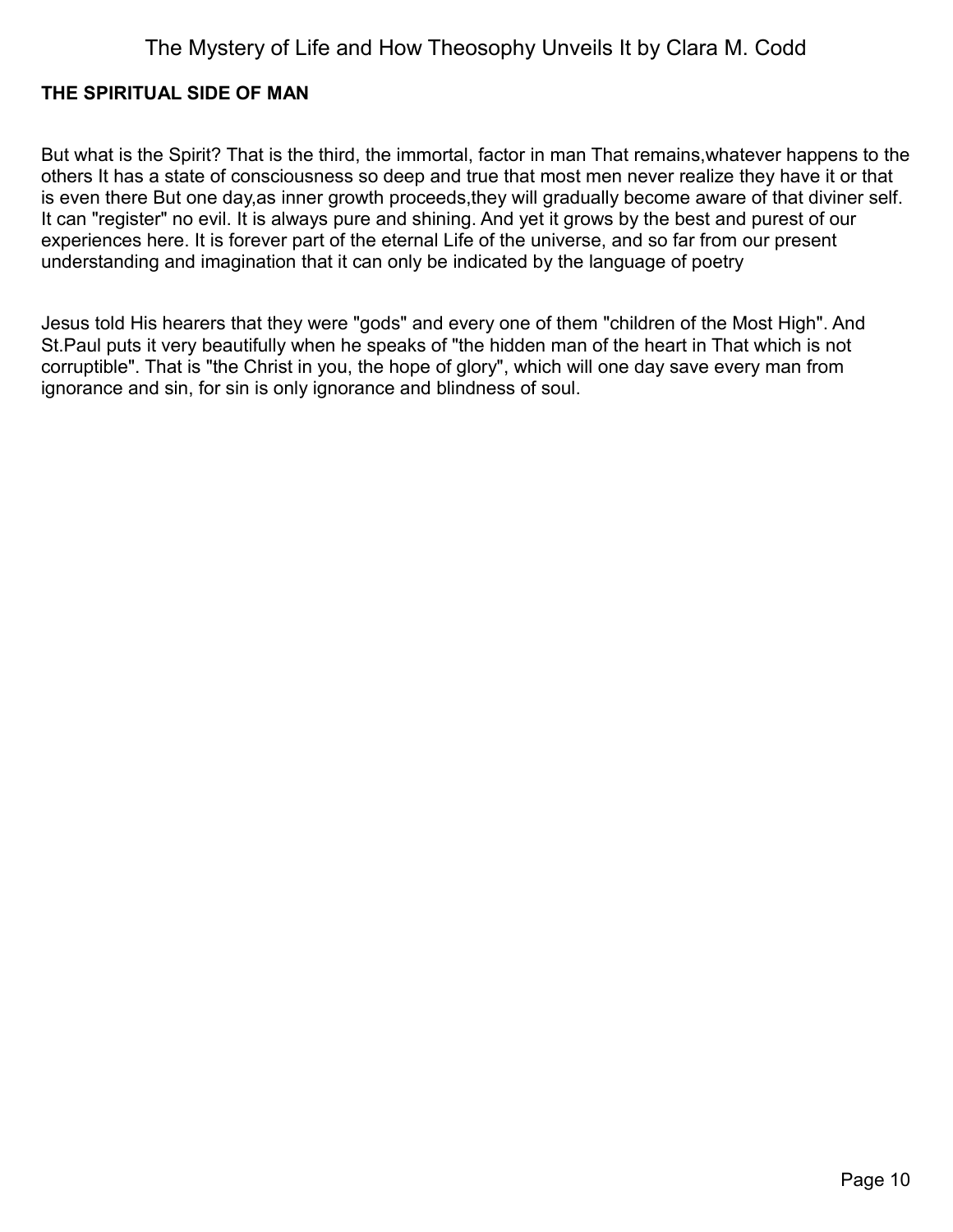### <span id="page-10-0"></span>**THE SECOND GREAT PRINCIPLE: THE BROTHERHOOD OF MAN**

The Second Great Principle is a necessary corollary to the First. If spiritually all men share the same universal life, come from the same Father, travel the same journey to the same ultimate Goal, then the Brotherhood of Man is one of the great facts of Nature. It rests on the hidden Divinity of Man. And there is no one outside that Brotherhood,however ignorant,evil or savage he may be. Here is a question which has puzzled many people. Why are some men born ignorant and savage, and other men wise and pure and true? We see people born idiots, cripples or criminals. And others born geniuses, saints and heroes. Why these differences if the great Life-Force is loving and just?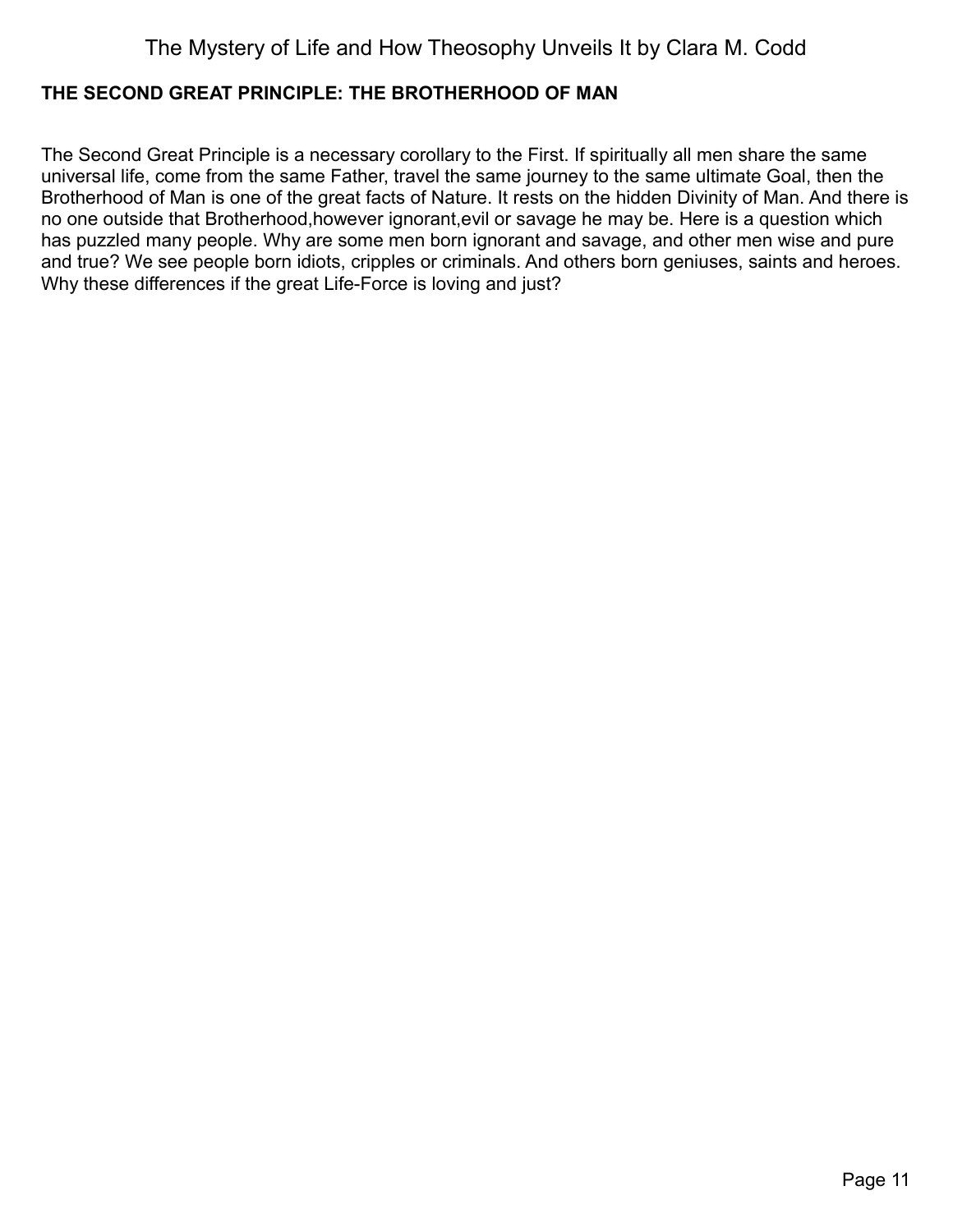### <span id="page-11-0"></span>**MANY LIVES ON EARTH OR ONE LIFE?**

We shall never find the answer if we think that we only live here once in the long pilgrimage of the soul. Once,or many times,have we lived here. Which theory covers the facts of life best? A great part of the world has always believed that we come back to life here again But here in the West, though things are now rapidly changing, we have been taught that we only have one life on earth, and that after it we shall go either to eternal bliss or eternal torture. How very illogical that idea is! We cannot have eternity at one end of the stick only. If we are now going to live for ever,we must have already lived for ever. It is clear that this body will not live for ever, and who would wish it to? Can we not picture getting by degrees a much better one, more sensitive,more resilient,more beautiful?As evolution proceeds , we shall come into increasingly better bodies,more fitted to express the unfolding powers of ourselves as souls. So on the whole, over vast periods of time, humanity will struggle up from the darkness of ignorance and pain into the sunshine of knowledge and joy.

One life does not explain how we start so unequally equipped. Why does one man have everything in his favour, and another so little that sometimes we say of that man: "Poor fellow, he never had a change from the very beginning". The truth is that in the great family of humanity, just as in the smaller units we all belong to,no one is of the same soul-age. Would it not be a very dull world if we were? Some have lived here many more times in the School of Life than others, and so they have more "in them", more insight, wisdom, self-control, capacity. The ignorant, stupid or evil man is a younger soul in the great human family. Life's experiences, often bitter and tragic, will teach him the great laws of life and develop his latent capacities.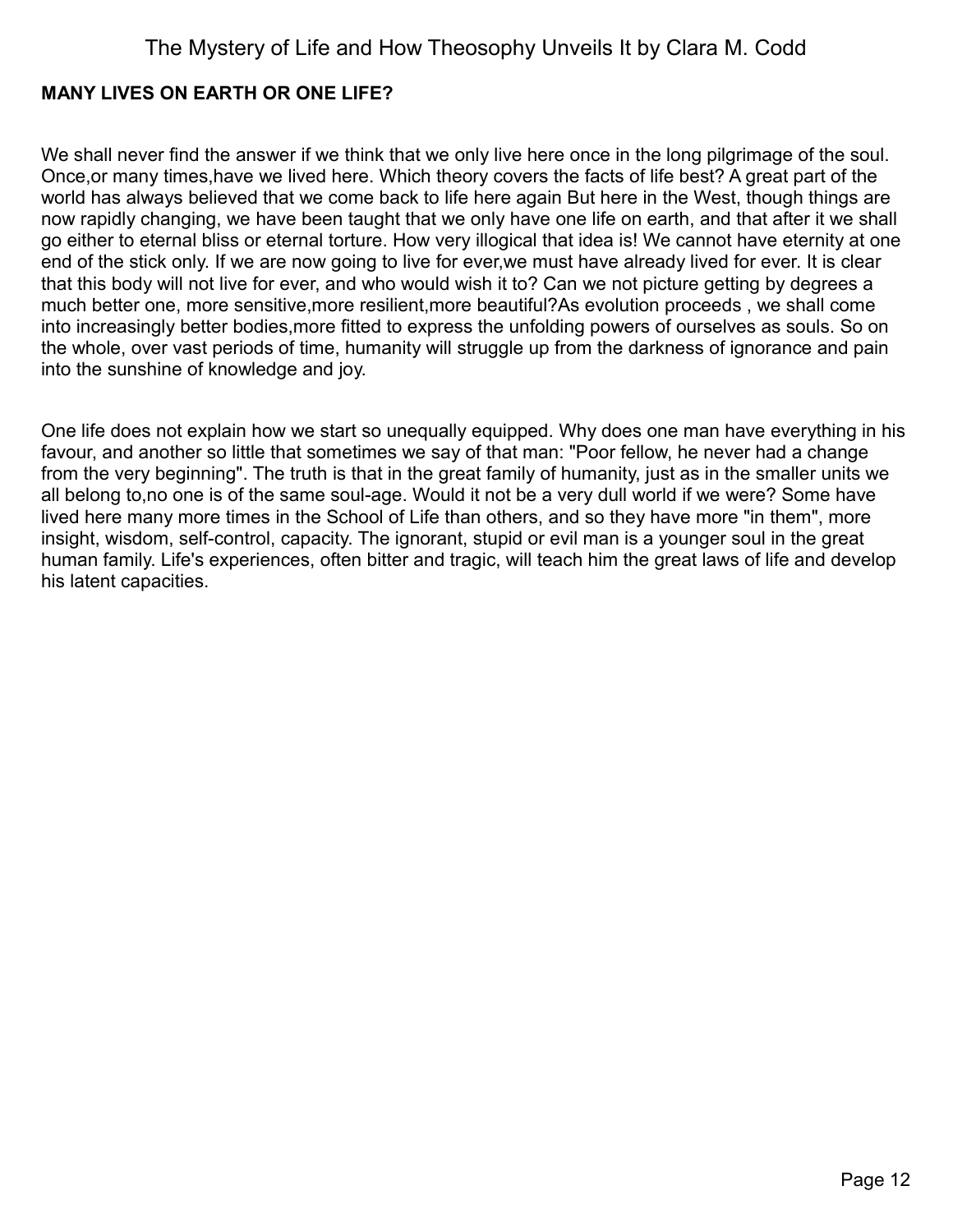### <span id="page-12-0"></span>**LIFE EVOLVES IN CYCLES**

This takes place by repeated lives on earth. Here again we can argue by analogy. We all believe in progress, and unthinkingly picture progress as advancing along a straight road. But there are no straight lines in the universe Progress takes place in great cycles or waves. Take the little cycle of a day. It has its morning, midday and peaceful evening. Then , after a night's rest, life beings again from where we left it the evening before. The year follows a larger cycle, spring, summer,winter and then spring again. Must it not be equally true of the cycle of a man's life? Youth, maturity,old age, and then - after a long rest - youth again, picking up the threads of life just where we left them the life before.

So often when we get towards the end of life, we look back and wonder why we have not accomplish here more. Such ideals we had, and now where are they? Perhaps we are looking in the wrong direction. We did not come here to make a fortune, climb the social tree, or become famous. Such things are the "treasures of earth" which cannot endure. The "treasures in heaven " belong to the growing and developing soul,such as growth in character and capacity,wisdom and understanding,and by the forming with other soul of links which can never break. If at the end of life we can see some gain here, then indeed we have not lived in vain. What are life's experiences worth if not to teach us something, to develop latent power and wisdom? A great French philosopher once said:"If youth only *knew:* and if age only *could!"* From the standpoint of reality, when we come back to youth again we *shall* be able to put into practice what we have learned from life's experiences and efforts now.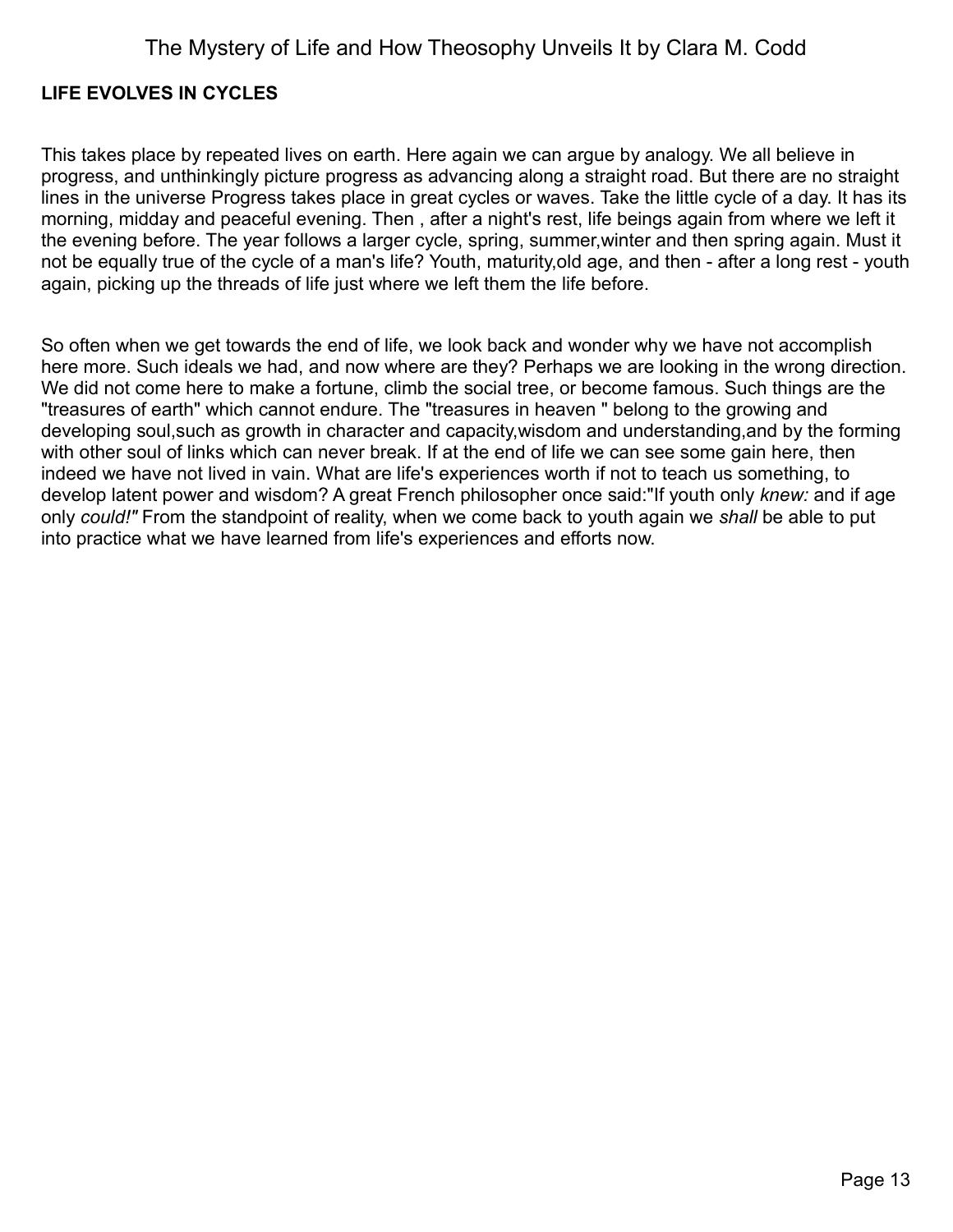### <span id="page-13-0"></span>**THE EVOLUTION OF GENIUS**

This is how genius and character are evolved. They are not the "gifts" of some arbitrary Deity. They represent the stage of our soul's growth, and the triumphs and defeats of other lives. We need not go out of life,very little cleverer or wiser than we came in. It all depends upon ourselves We can make the most of our capacities and opportunities, or we can neglect them. Like the man in the Bible allegory who had only one little talent, we can bury our small opportunities or powers, and perhaps never notice them. Then we may be sure that larger ones will never come along. Just as a man studies and practices an art or a trade day after day, year after year, and the power or capacity grows steadily; so life after life men add to their power and one day are born as heroes, saints, or geniuses.

Perhaps you will say that the law of heredity explains all this. But it leaves as much unexplained as it explains. It does not tell why a genius does *not* hand on his supreme powers to his children,nor why a "black sheep" appears in the ranks of a reputable family , or a genius springs from the soil of limited and sordid surroundings. What we inherit from our fathers and mothers is simply the kind of body and nervous system which will more readily, or otherwise,express certain soul , or psychic characteristics. They give us a good or a bad piano to play on, but the ability to use it comes with ourselves. That is where we are our own ancestors.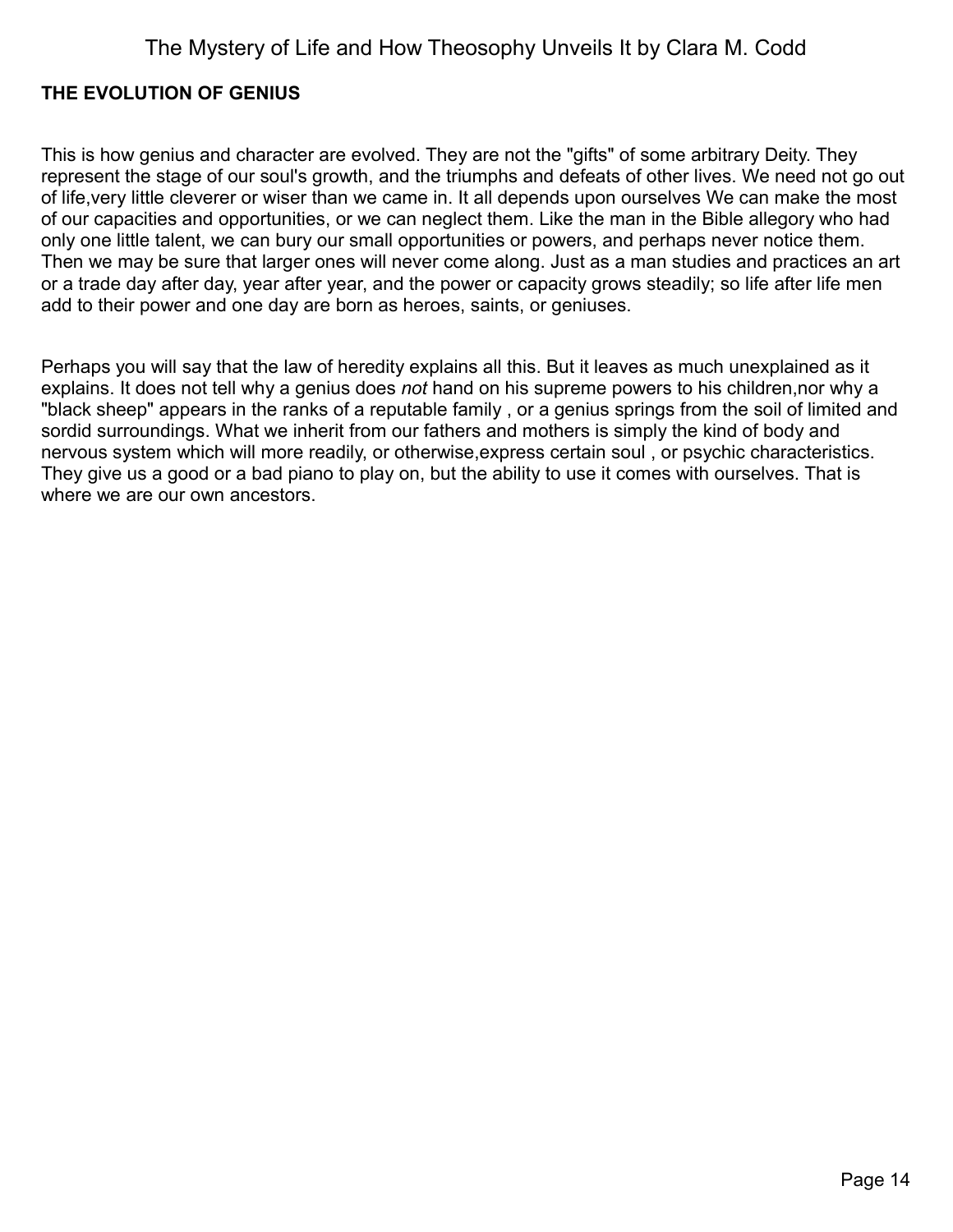#### <span id="page-14-0"></span>**THE "COMMANDMENTS OF GOD" THE LAWS OF NATURE**

Now how do we come into a certain family ,into the ranks of a certain nation,with certain characteristics and abilities? Is it chance or is it law? If there is one thing that is certain,it is that this is a universe of law. Strictly speaking there is no such thing as chance. We may not be able to see what all those laws are or how they work,but we may be sure they are always there

Religious people speak of the "Commandments of God", and we have been taught that they were delivered to Moses on the top of a mountain But the real Commandments of God are the Laws of Nature. With a magnificent disregard of ourselves as personalities the Laws of Nature act according to their nature surely and inevitably. Of them we may say, in the poetic words of Scripture, that there "is no variableness, neither shadow of turning". They are "the same, yesterday,today and for ever". For God does not change His Mind, and as a great occultist once said: "The Laws of Nature are the imprint of the Divine Mind upon matter". Sir James Jeans tells us that science is now sure that there is a "Master-Mind" behind the universe, and that as far as they can see that Mastermind is a marvelous mathematician.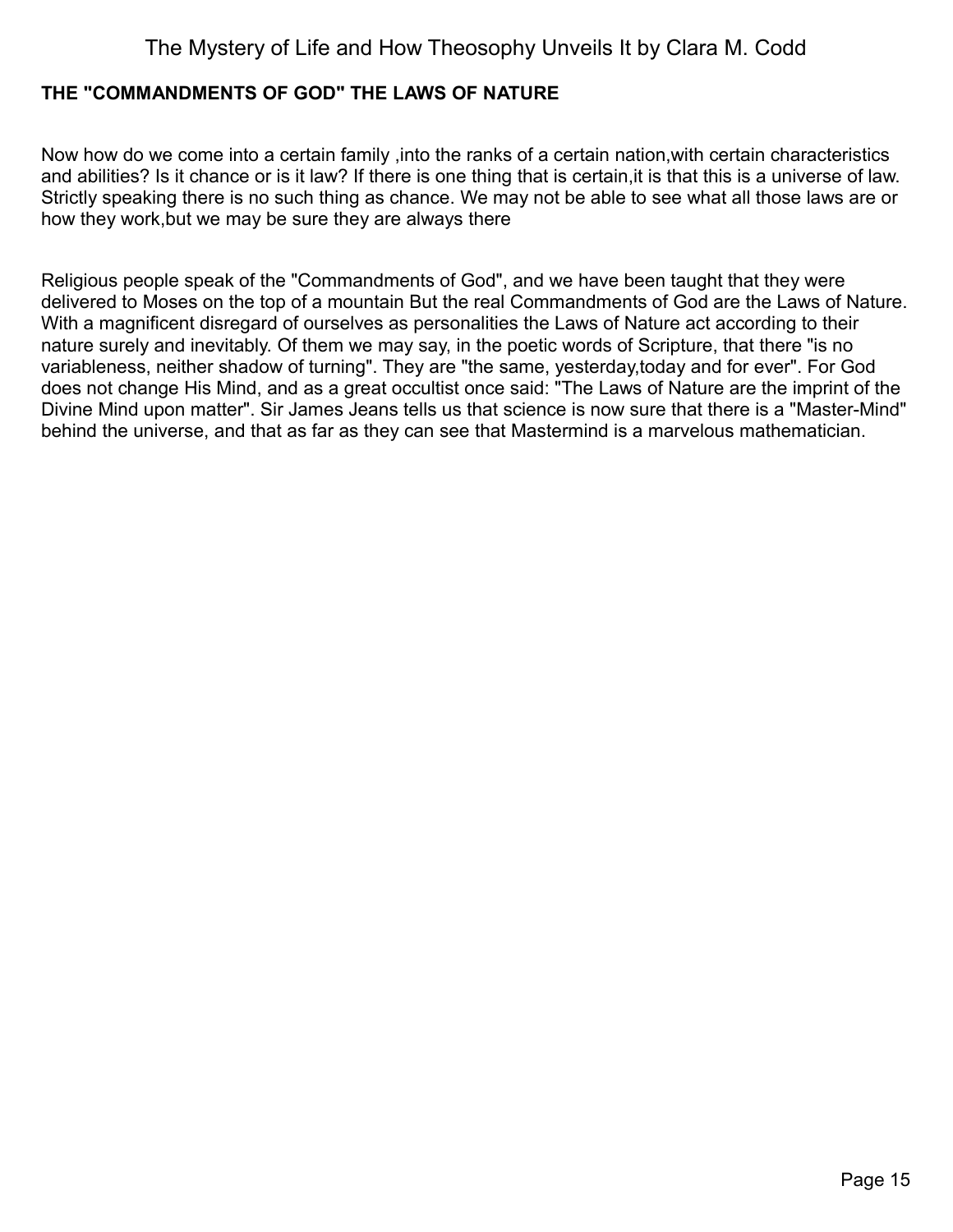### <span id="page-15-0"></span>**LAW IN THE INNER AS WELL AS THE OUTER WORLD**

We are now fairly familiar with the idea of natural law in the physical world. The popularisation of science has made most of us "law-conscious". We no longer think that natural happenings are due to a personal Deity interfering or taking revenge. When I was a child we lived near a farm whose farmer was a man of very lurid language. One day when he got badly gored by a bull,I heard my nurse saying to our cook, "Just before the bull got him, he was swearing something dreadful. It's a judgment on him !"

It is only a little step towards realizing that law also reigns in the psychological and spiritual realms. If we put our hands on a hot iron it will burn us for it is its nature so to do. It is no good saying;"I did not know it was there, so it should not have burnt me." It is our business to know or find out. In the same way there are laws of feeling, desire and thought, which work unfailingly. It is our business to study them,and to obey them. For example, if we obey the physical laws of health we reap vitality and health; if we disobey them, disease and death. So , if we obey the laws of the spiritual and psychological worlds of our being, we shall reap happiness and power, but if we disobey them misery and limitations. God does not make us unhappy. We make ourselves so by our ignorance and selfishness. It is not surprising that so many of us are ignorant and selfish,for spiritually speaking, we are not yet very "grown up", and the reactions of Nature to our selfish deeds and motives which brings us pain and disappointment are slowly but surely teaching us wider, purer ways. Let us see how all this happens.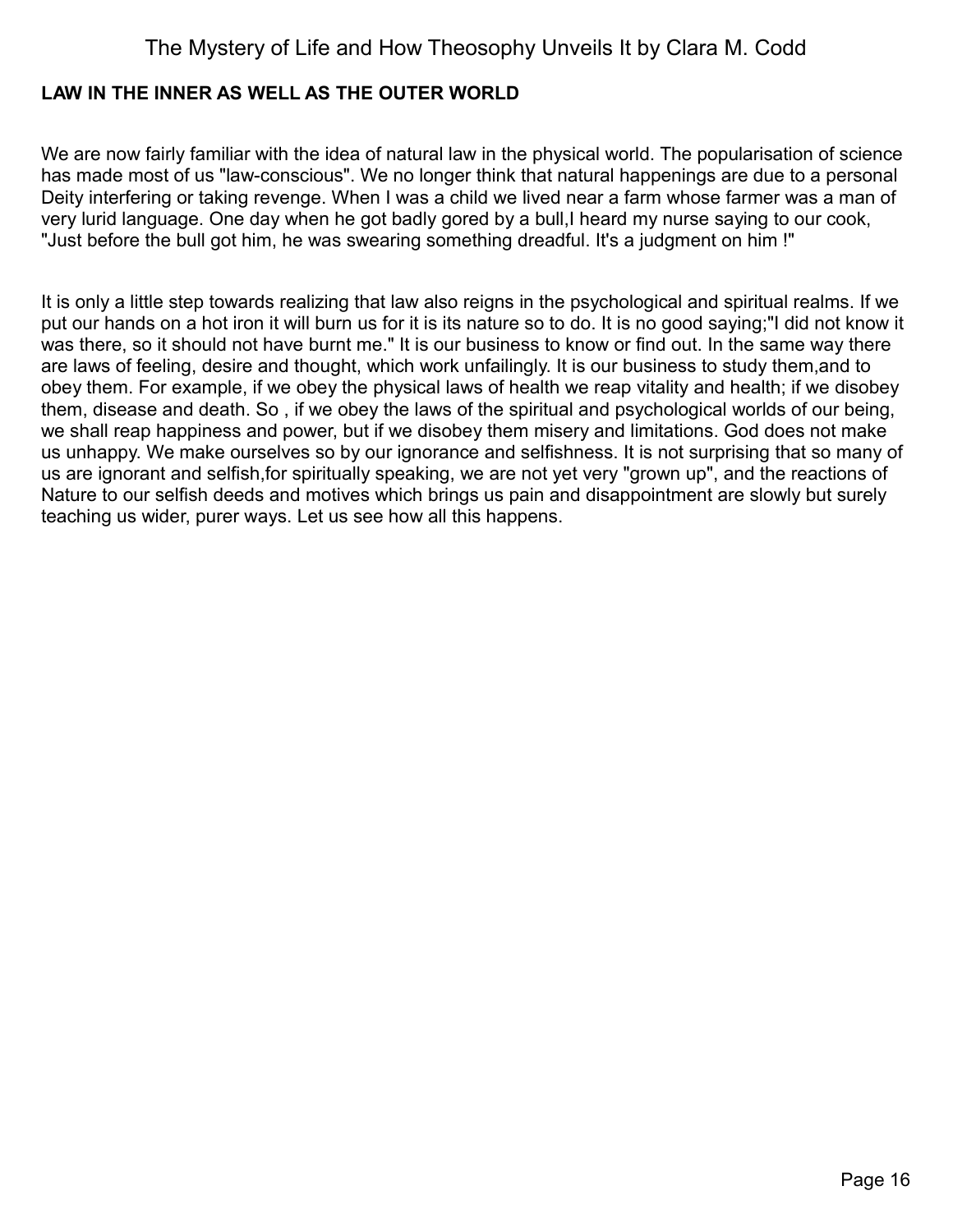### <span id="page-16-0"></span>**NATIONS ARE DIFFERENT "CLASSES" IN THE SCHOOL OF LIFE**

As before stated, we are all sanding at different levels of soul-growth. If this were universally understood we would have a very different outlook upon national and international problems. Within the ranks of a nation we would not expect of ignorant men or lower races the same self-control and understanding as we might well ask of a more educated populace. We would also realize that when we come back to life we cannot always come back into the ranks of the same nation. Nations have their life-periods and disappear just as individuals do. Once mighty civilizations in Egypt,Chaldea, Greece and Rome existed. They have gone, yet *we* are still here, who have lived through these civilizations and learned some of their lessons. How stupid then to be too extremely nationally-minded Every nation has its place,its peculiar genius and culture,and to stamp it out or exploit it is to make the whole world poorer.

Whilst we are in the ranks of a certain nation we are tremendously influenced by its national outlook and culture. One side of us is being specially developed. How one-sided we would grow if other sides were not developed by taking incarnation in the ranks of another nation type.

Greater than any nation's particular interests are the supreme interests of humanity as a whole. And understanding, cooperation, and mutual respect and kindliness could do more for this sad star than all the selfish lust for gain or lust for national dominations in the world. Most of us are incarnated into the ranks of many different nations, to "round out" our evolution. Some times a great patriot is born into the ranks of the same nation many times, because he has made such "karmic" links of love and service with that nation that they call him back.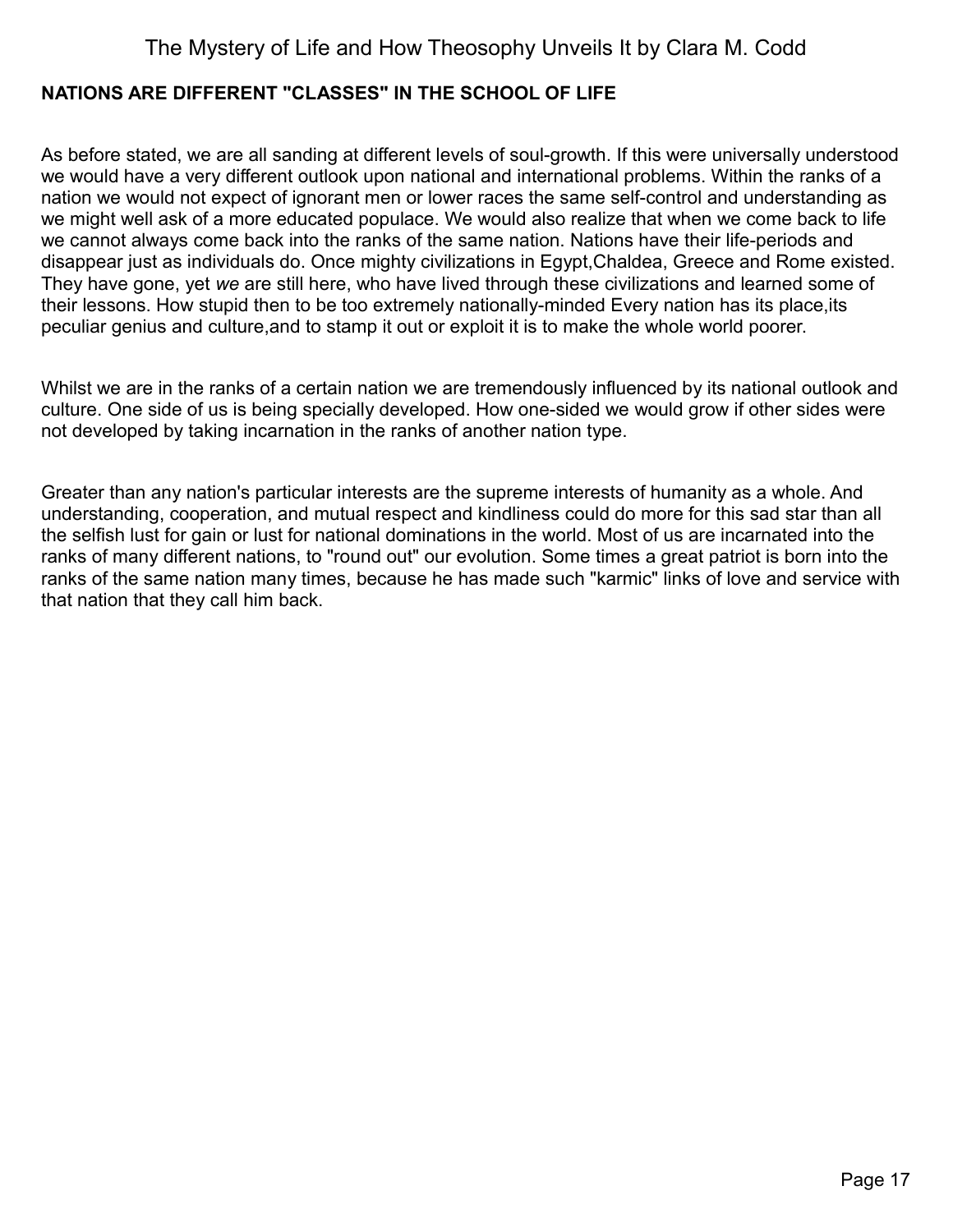#### <span id="page-17-0"></span>**HOW WE COME TO A CERTAIN FAMILY**

When a child is born people talk of the "little stranger" who has arrived. But in truth it is never a little stranger. Love links from the past have been attracting that soul to incarnation with you. An old friend has come back to your care whilst his new body is weak and undeveloped. It is a trust for you, a beautiful thrust. You did not make him,he does not belong to you. He belongs to God and to himself.

Very occasionally the opposite magnetic pole to love ,hate, forms a family relationship,but this is very rare. We are not always in the same relationship to each other,otherwise how would we grow in experience? The love of parents for their children,of friends or lovers, are all different ways of love. But have you not seen a great love between two people which partakes of something of all the ways of loving? The marriages "made in heaven" are often the meeting of those who have been happily married before. Sometimes we get married on a purely surface attraction and find ourselves married to a stranger. Then, I suppose, we must get to know the stranger.

There is one thing that is certain. Love rules the universe, in spite of all appearances to the contrary, and whatever a man really loves he can never lose. It will be with him in the world of after-death, and with him again in succeeding lives upon earth. Love has never known defeat!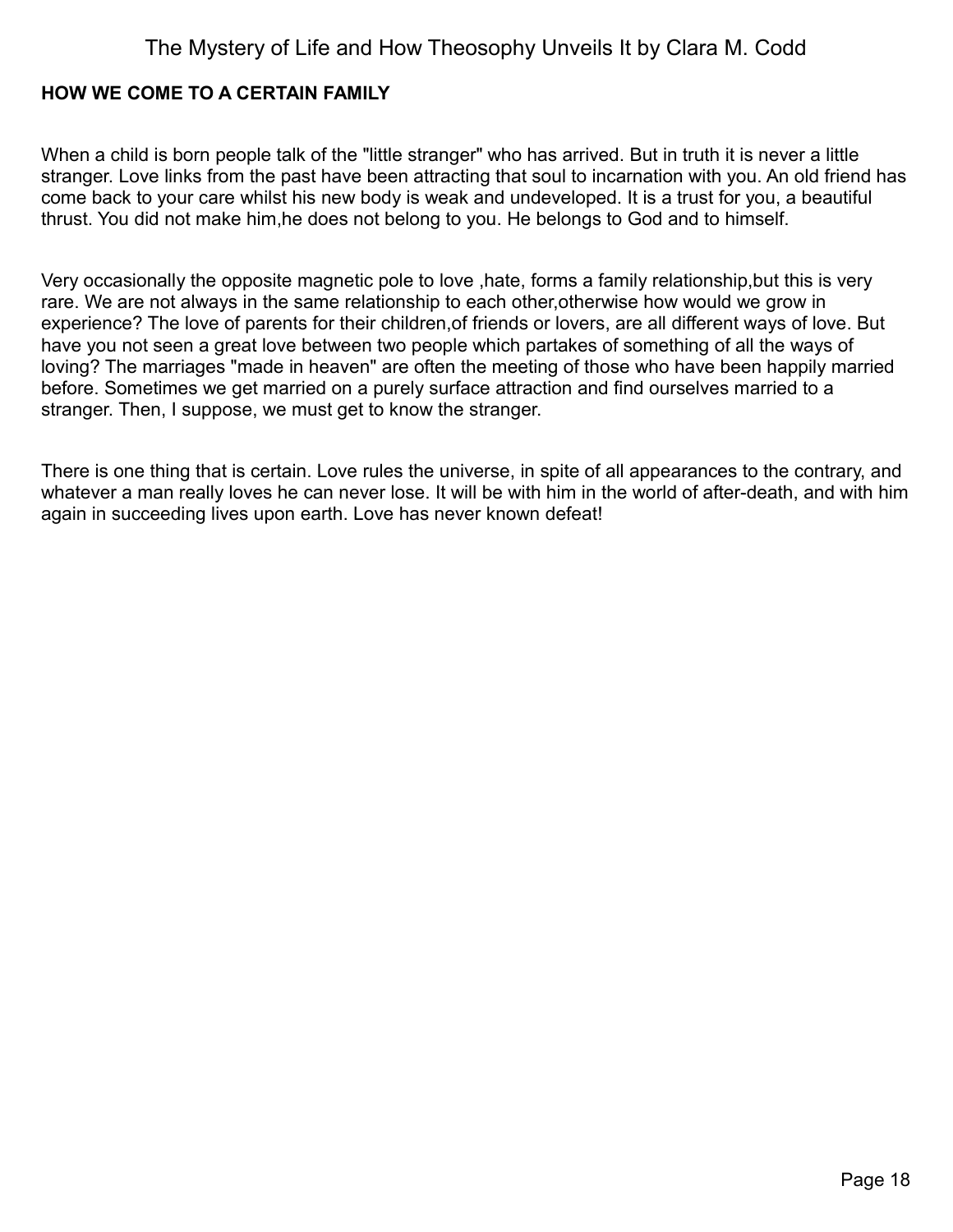#### <span id="page-18-0"></span>**HOW DESTINY IS SPUN UPON THE LOOM OF LIFE**

But how did we come to life again with a certain character , certain capacities, certain surroundings with all its unexpected events? Does Law reign here, and can we find out how it works? Let us look at life as a whole, and realize that every individual part is closely connected with and affecting all others as well as being affected in its turn. "No man liveth or dieth to himself alone". The destiny of humanity at large is like a carpet being woven on a loom. Underneath one cannot see what pattern is coming out. But perhaps if we were in the position of the "gods" we would see from on high the pattern that was beginning to show. The picture is woven of threads,living threads which are the eternal souls of men. And because man is a threefold being, with the threefold activity of thought, feeling and action, each of which is correlated to a certain finer, interpenetrating plane of matter where it expresses itself in colour and form, if we could see it with finer eyes, he is all the time sending out energy on three planes of matter simultaneously.

Now, no energy can be expended without producing its appropriate result. We are really illimitable centres of energy or power, and whenever we think, feel or act, we send out these forces, and the universe answers according to its immutable laws. We never cease from sending these forces out,although we do not generally stop to observe that we are doing so, because we can not help thinking, feeling and acting at every moment of our lives. We realize to some extent that our actions bring results for we can often see that they do. But it does not occur to many people that it is equally true of those subjective energies called desire and thought. *They* are energies sent out into the universe,and sometime, somewhere, the universe will reply according to its laws.

So man's energies are like a thread of 3-ply wool. Three strands are inextricably mingled in his life, reacting upon each other, the strands of thought, desire and action, and all together they spin his future destiny, bringing him, his friends and relations,opportunities in life, character and ability. In order to see this more clearly,let us now unravel the three strands and look at them singly.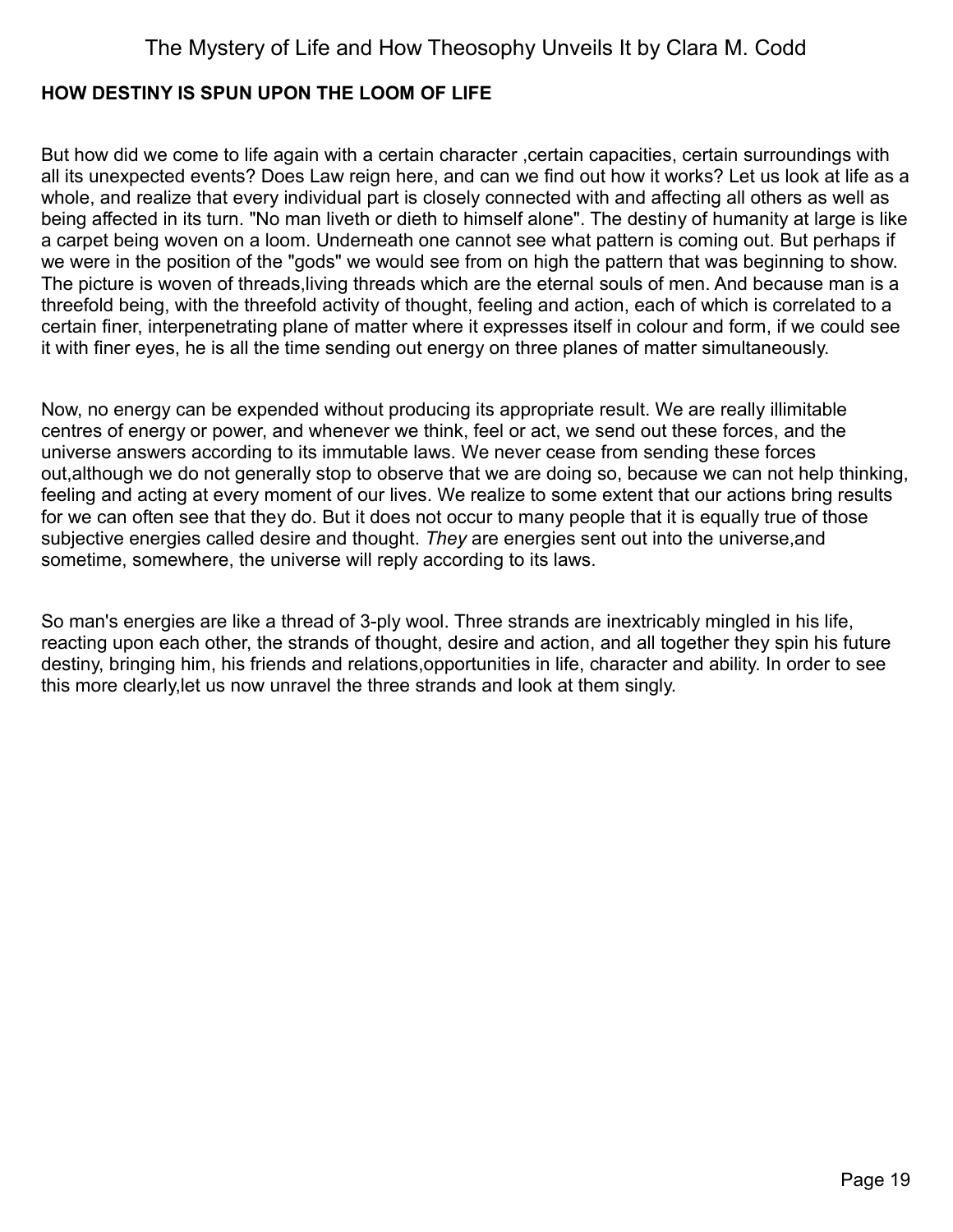### <span id="page-19-0"></span>**THE THREAD OF THOUGHT**

We will begin with the deepest, the most fundamental of all, that of thought and thinking. The very word "man" in its Sanskrit derivation,means "the thinker". Man is compounded of thought. What he thinks and desires in his subconscious self, which is only a modern name for his "soul", makes him what he is at any one moment. This is the meaning of the Bible saying: "As a man thinketh in his heart, so is he". The Indian Scriptures put it rather differently: "What a man thinks upon in this life,that hereafter he becomes". Here lies the formative strength of all idealism. Many people consider ideals as imaginary and not real. But they *are* real. What one sees in one's "mind's eye" are thought-forms built by longings and aspirations in the plastic matter of the surrounding mental world, and play a very dynamic part in shaping ourselves and our future. Did any man ever really succeed in any undertaking, however small, if on setting out he pictured that he would never be able to do it? So ideals , aspirations, unselfish longings, show us with a kind of divine clairvoyance what we are meant some day to be in the future. Looking *down* the stream of time we see pictures called memories. But when we look *up* the stream we see, not what we were ,e but what we *shall* be, the image of man's yearning and God's intending, for every true ideal is germane to the dreamer. It expresses his fundamental nature,which is unique in each of us. Even a snowflake is not quite like any other snowflake; and no two souls are the same. Each has his peculiar past and his own unique future. Indeed there is a "word of God" which cannot be uttered until each of us in turn grows up into the Light. It can only be said through us.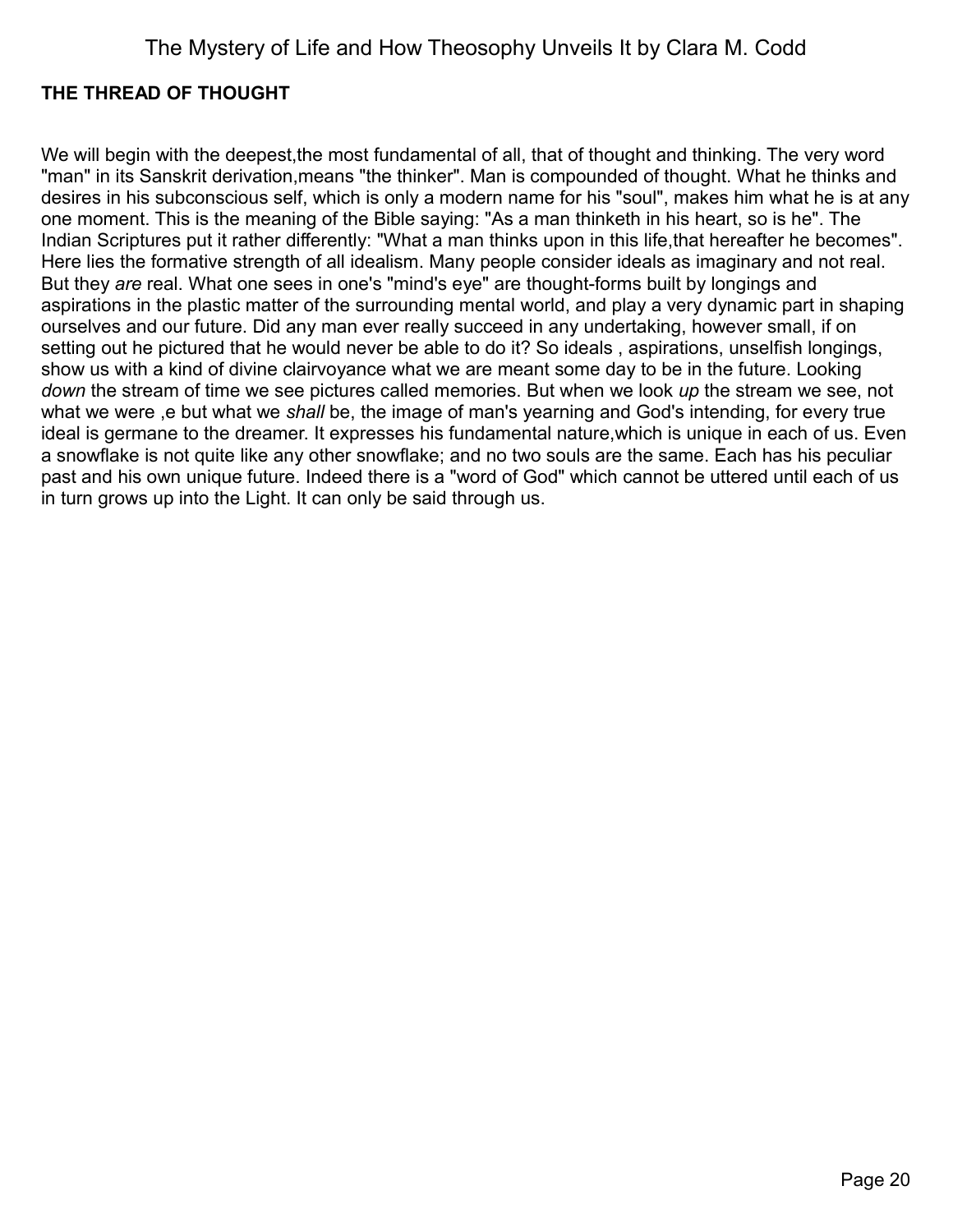### <span id="page-20-0"></span>**THE WIRELESS OF THOUGHT**

It is well to consider this fact of thought and its power, for we can remould our own lives, and help other people by it. Do we originate thought in the brain? Surely not. Otherwise thought would cease with the death of the body. No, thought begins first of all in the "psychic body" or soul, where it is a vivid, creative power. Every type of thought means a certain type of thought-wave generated there, and this in turn instantly sets up a synchronous vibration in the brain cells Now what does this thinking do to us since it affects not only ourselves but others too?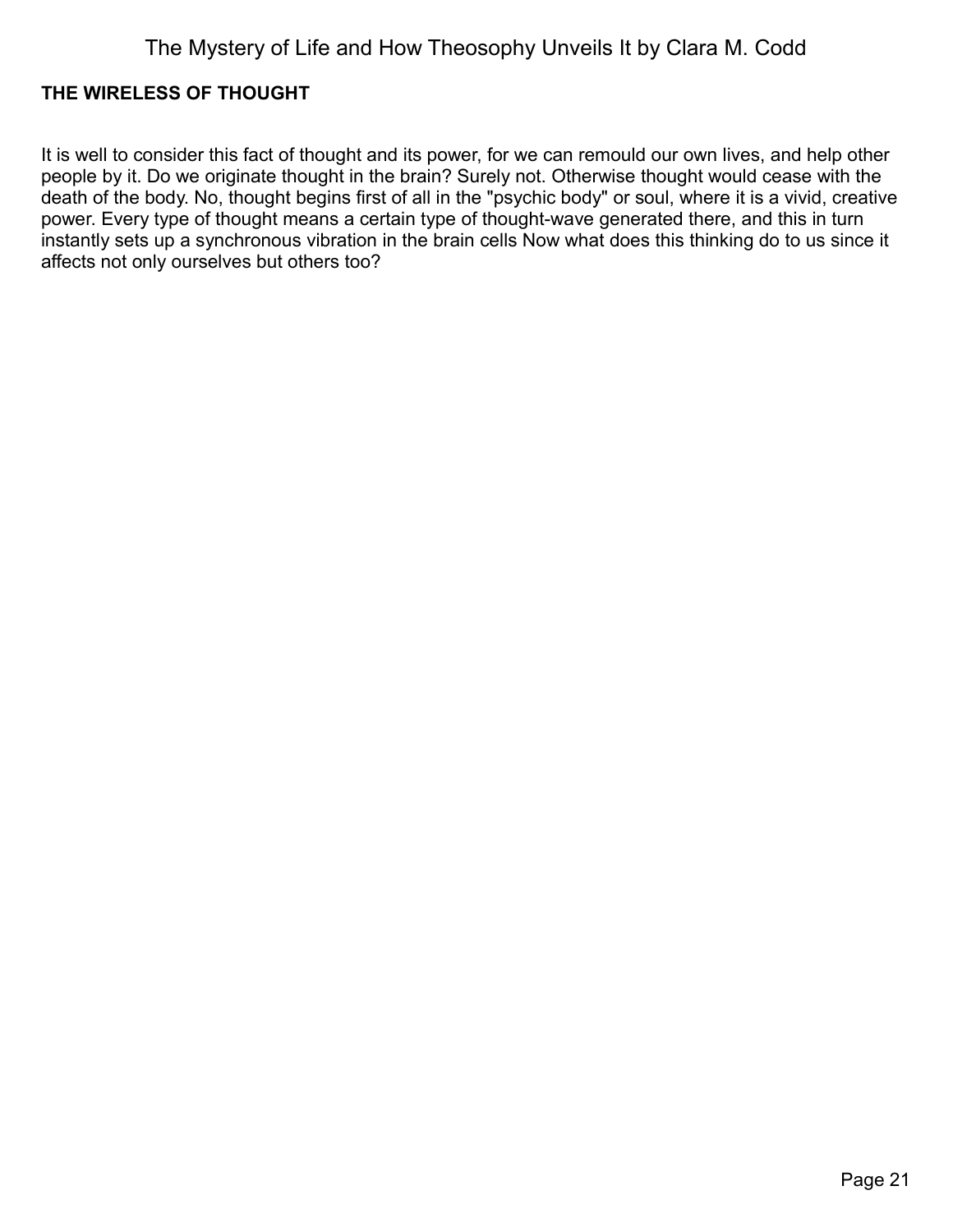### <span id="page-21-0"></span>**WHAT OUR THINKING DOES TO OURSELVES**

First ourselves. Every vibratory power is associated with some form of matter, physical or otherwise. Thought travels through mental matter. Who can tell where the influence of a thought ends? And we cannot keep it to ourselves. It is no use to say: "I shall not tell you what I am thinking of; my thoughts are all my own", for the unseen influence of them is radiating from each one of us all the time. Do we not *catch* moods from each other, and when many people are made to think along one line what is called mass psychology or suggestion is created. Think how a fervent orator sweeps us off our feet, or a lynching crowd does deeds they are ashamed of afterwards.

Now our mental selves get into habits as well as our physical ones. When a train of thought becomes habitual and fixed it constitutes a trait of character. Traits and tendencies firmly fixed make up a character, and that means a destiny. For character matters more in life than even environment or capabilities. Have you not seen a man of character overcome an unfortunate environment, and a man of great capacities make nothing of them for lack of character? But character is not an arbitrary gift of the Almighty. We evolved it in the same way as we evolved our abilities by action in the past. Character grows by brave and honest facing up to life. If we shirk the lessons of life,leave decisions and responsibilities to others, we must not be surprised if we do not evolve a "strong character". Sometimes a strong character is intolerant and cruel. Then life teaches such a soul mercy and compassion by the mysterious road of pain.

A soul is like a flower. It needs both the sunshine and the rain. The sunshine of human happiness makes it expand and put forth its powers; the rain of tears should purify, render unselfish, make it understanding and compassionate. What sort of a person would we be if we never suffered any sorrow or disappointment, but like a spoilt child had everything we fancied with no trouble? Life is engage in forging *men,* not children or automatons. Tennysons wrote some wonderful words.

"Life is not as idle ore, But iron dug from central gloom, And heated hot with burning tears. And dipt in baths of hissing tears, And shattered with the shocks of doom, To shape and use."

To shape and evolve the coming godlike being of peace, happiness and power. For the end of pain can only come about by the ending of ignorance, and selfishness which is the greatest ignorance of all.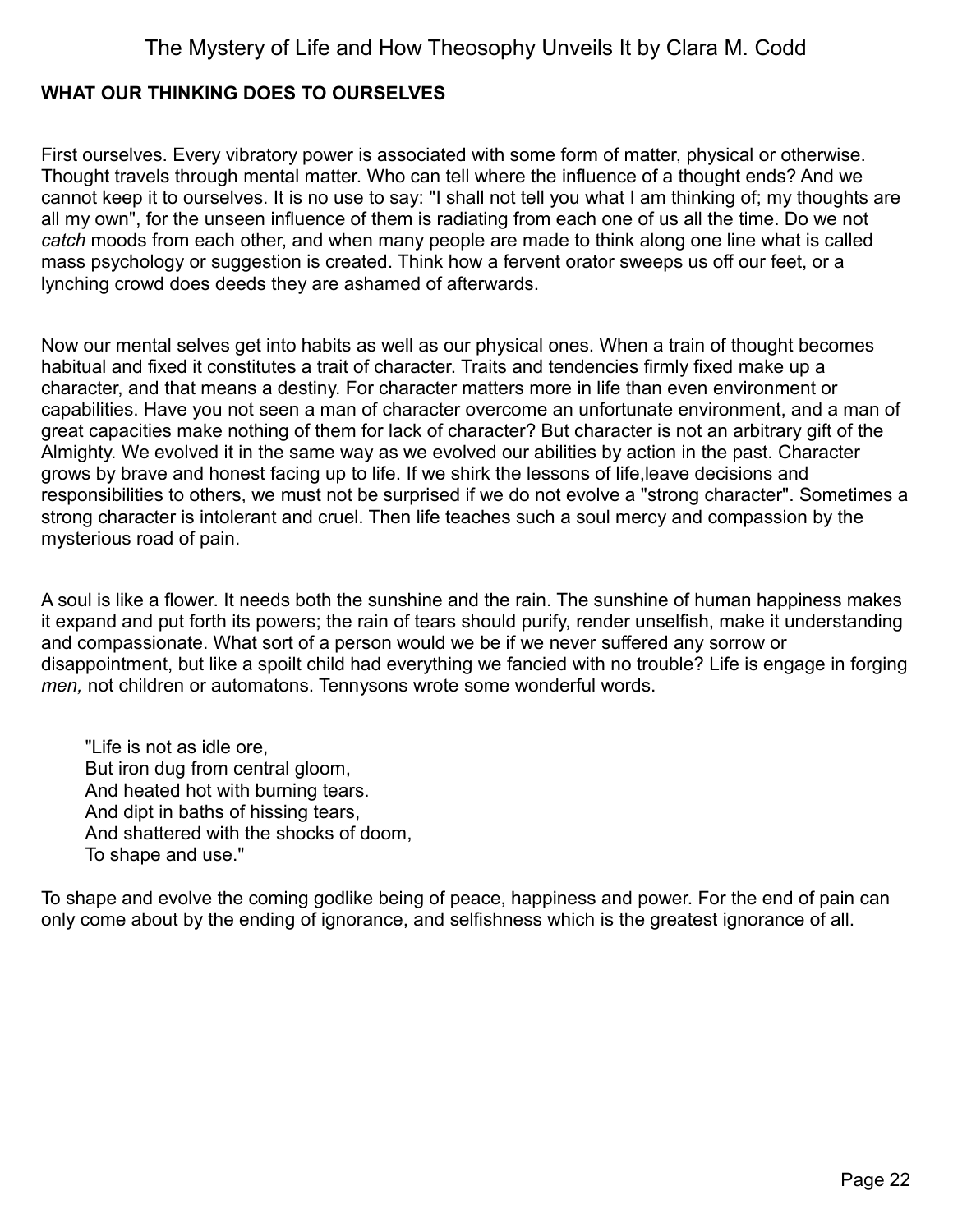### <span id="page-22-0"></span>**RE-CREATING CHARACTER**

Can we alter our characters? Surely if we go about it with imagination and determination. Remember that whatever you dwell on in thought that you are slowly becoming like. Hence dwell in thought sometimes on beautiful, true, heroic, noble ideas and deeds. If you care to, one day take stock of your character, and see where its chief deficiencies lie. Remember that everyone is imperfect, or they would not be still here in the School of Life. And then picture to yourself what the opposite of those deficiencies are, how you could learn to act them out in life, how somebody else always instinctively - in other lives it was *not instinctive,* but deliberate - acts them. When you can remember, and do not be surprised if it takes you quite a long time to remember, act accordingly. You will be surprised at the sense of power which will flood you. You will grow happy and full of youthful enthusiasm when you find out that you can really deal with yourself, and that you have other lives in front of you in which to grow into your ideal. And as you evolve your own standard or creed,much better than one accepted from outside, you will become an influence and a power amongst your fellowmen, and those who are not as strong as you are will find shelter with you and inspiration and strength.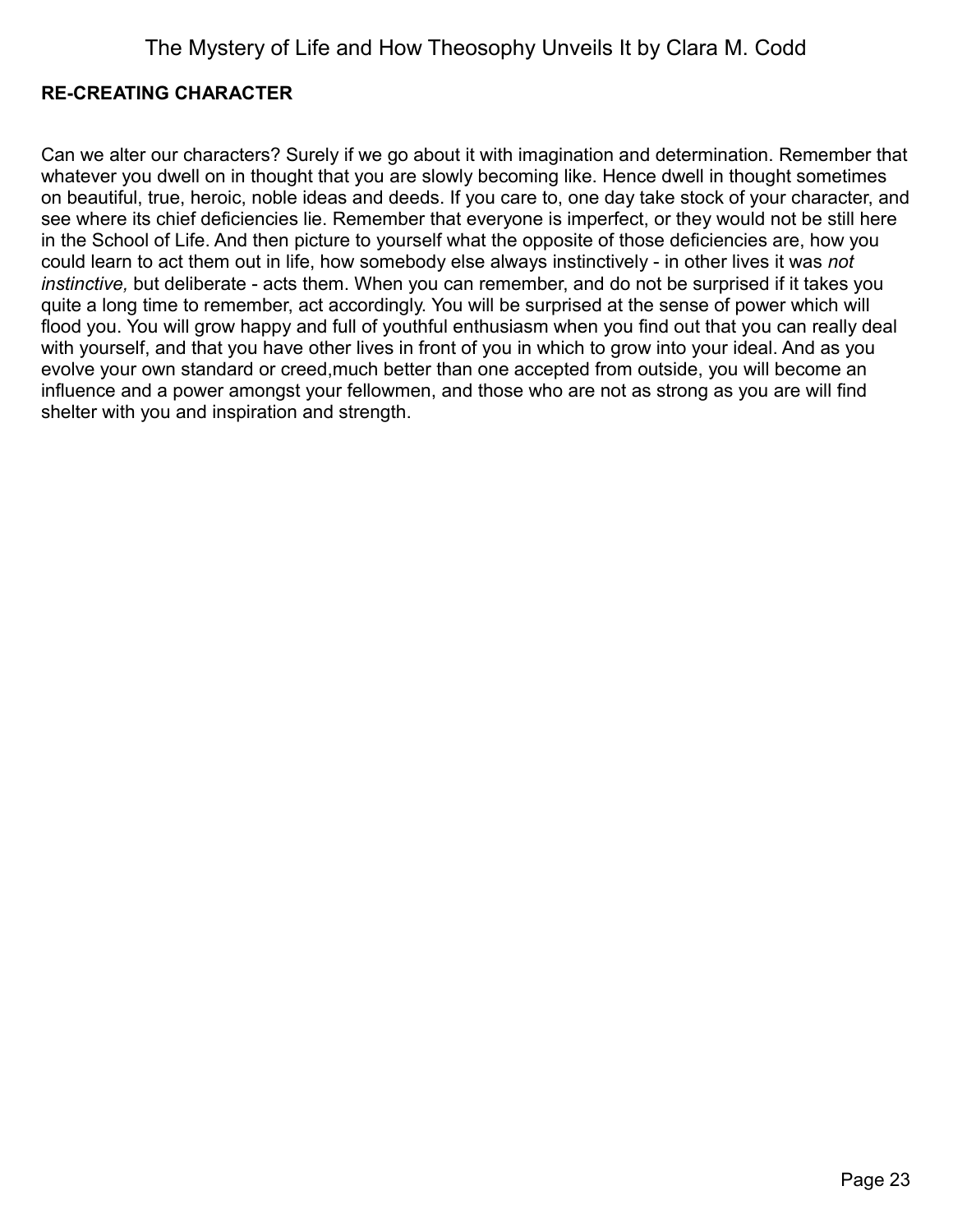### <span id="page-23-0"></span>**WHAT OUR THINKING DOES TO OTHERS**

Then we must remember that our thoughts also reach others. As we go round in life we carry with us our personal influence which is a synthesis of our normal thoughts and feelings. Perhaps that is our greatest gift to the world. Emerson once said: "What you *are* speaks so loudly to me that I cannot hear what you *say."*

But if we think specifically of some person, some place,or some ideal, we are at once in touch with them, wherever they may be. Prayer reaches the Heart of the Universe, loving thought surrounds a loved one, living or "dead". Of course, no one is ever dead; he has only changed his state, and our love and our thoughts reach him just the same. What a mighty power is in our hands if only we knew it and cultivated it. Old-fashioned people used to pray for their friends; we can think of them with love and wish them well with all our hearts. We can also wish humanity well, and be sure that the wish has not been formulated in vain.

If we think ill of people, that also is a thought-force which reaches them, but does not help. It only subconsciously accentuates the very failing we deplore. And when many people think all together, it is not difficult to imagine what kind of unseen suggestion is reaching the object of their remarks.

So the first strand of our nature, thought, weaves for us our present and future characters and capacities. Let us re-create ourselves, and not wait for the slow process of evolution to do it.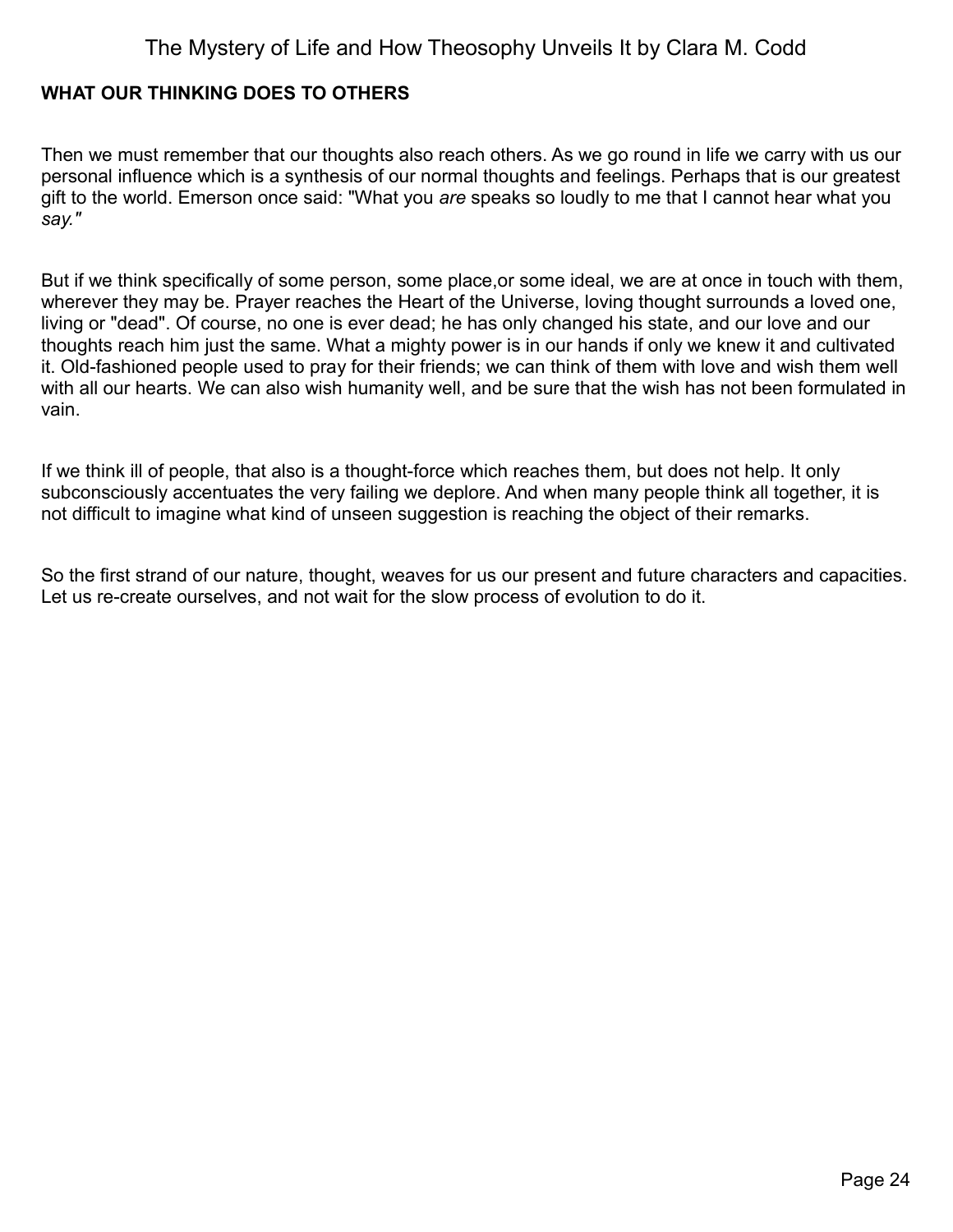#### <span id="page-24-0"></span>**THE THREAD OF DESIRE**

Now the second strand, the power of desire. That gives us our opportunities,and our friends and enemies. There is a saying in the Bible that the Lord will give to every man his heart's desire. That is absolutely true, if it is his whole heart's desire, and not only a part of it. For that is a demand gone out into the universe, bringing him its fulfillment, good or bad. Love and hate are also variants of desire, and both attract. Always we shall find again the things we love, and also the things we inordinately hate and fear. So we must learn to transmute enmity into trust and understanding and forgiveness.

Desire also brings opportunities. Never did such come unless it had been at one time desired and worked for, even if death called a man before his ideal was reached or the desire of his heart achieved. Then it will come early in another life, and others will call him blessed. As Browning wrote: "No work begun shall ever cease for death."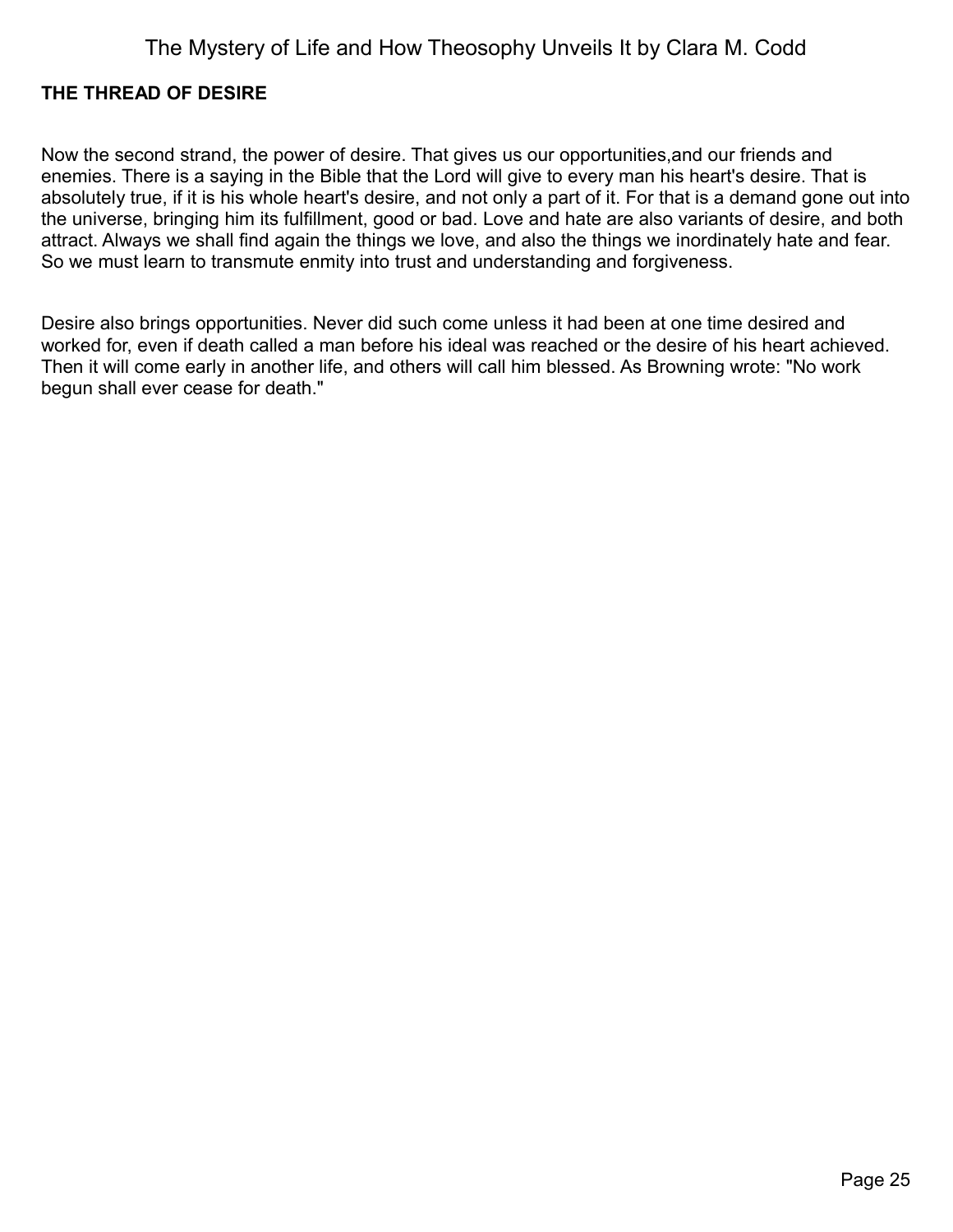#### <span id="page-25-0"></span>**THE THREAD OF ACTION**

It is easy to see how the third works, for we know that our actions are affecting the world and others all the time. They *must* affect them in one of two ways. Either they are helping the happiness and progress of all, or they are hindering them. If our words and our deeds have helped and cheered, some time, somewhere, help and encouragement will come back to us. If they have been unhelpful, selfish, cruel, they will return bringing frustration, tragedy and pain. They will come back to us through the medium of other people, who are thus unconscious agents of the Law which says that whatsoever a man sows that he shall also reap, and learn by the reaping. Some of these natural results come lives afterwards, when instead of being crushed by them a man is like gold tried in the furnace. Yet though they seem to limit us, the other side of them is opportunity and upliftment. Nature's "vengeance" is impersonal and medicinal. She destroys to heal.

Thus our environments are created and he chief outstanding events of our lives. What would we consider a "good" environment? Being born with a silver spoon in our mouths? Ah! no. There is often no one more out of touch with life and all its wonderful lessons than those born millionaires. Rather being born into a circle of good friends and loving relations. Once a Maharani came to the Buddha to ask him what she should do to ensure being born in her next life beautiful, wealthy, and with many friends. I can only remember the Lord's answer to the last question. He said: "Oh! Queen, if you would have many friends then you must learn in this life to give away with both hands." The ungenerous, calculating selfish spirit never knows real friends.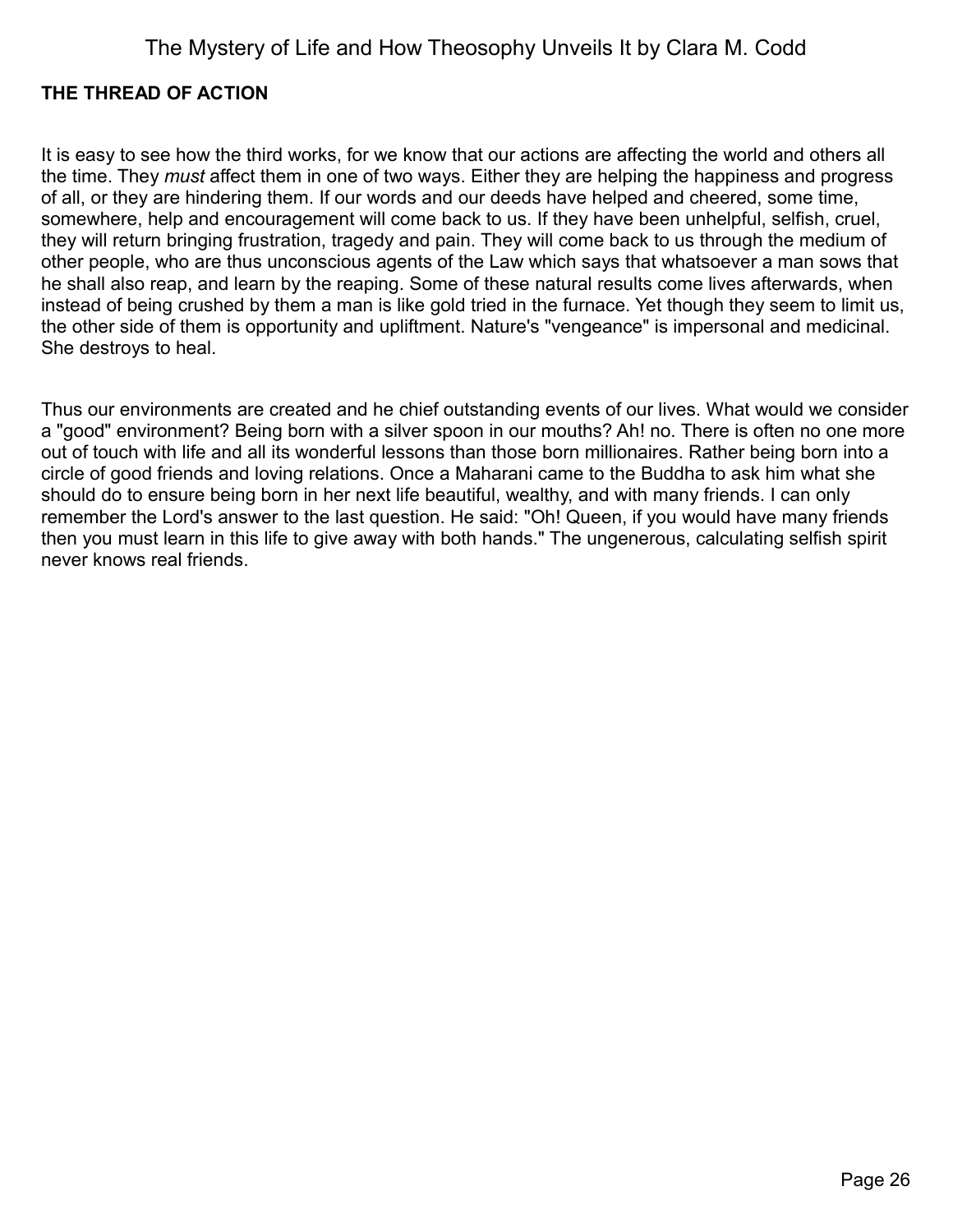### <span id="page-26-0"></span>**THE THIRD GREAT PRINCIPLE: THE LAW OF SPIRITUAL DYNAMICS**

This leads us to the third of the great Principles of Life. Just because we are so intimately bound up together, every thought, desire and action resounds through the united spirit of life called humanity, and produces its inevitable reaction. Hence this Law of Spiritual Dynamics has been formulated by all the great Teachers in the well-known Golden Rule. In the words of Jesus : "Whatsoever ye would that men should do to you do ye even so to them, for *this is the law."* Just as the first great truth of the Spiritual Unity of all men is necessarily followed by the second truth of the Brotherhood of Man,so that too is followed inevitably by the third, that as that intimate bond leads us to affect each other all the time, the individual must learn to do no harm nor to grasp selfishly. That is the *Law of Brotherhood* and to break it is to bring about endless suffering and pain, whether an individual does it, or a group of individuals , or a nation.

That does not mean we must never "fight." To knock down a bully is sometimes the best way to teach him to consider the rights of others,especially those of the weaker.

So day follows day, and sometimes not for many days does a result make itself felt. And life follows life, and its leading events have their roots in a long past. There come times in history when nations are called to settle their accounts. The Bible says that righteousness exalteth a nation. This is true, for no nation can deal unjustly without laying up for itself a crop of future troubles. Neither can a class exploit another class without laying seeds of future revolutions.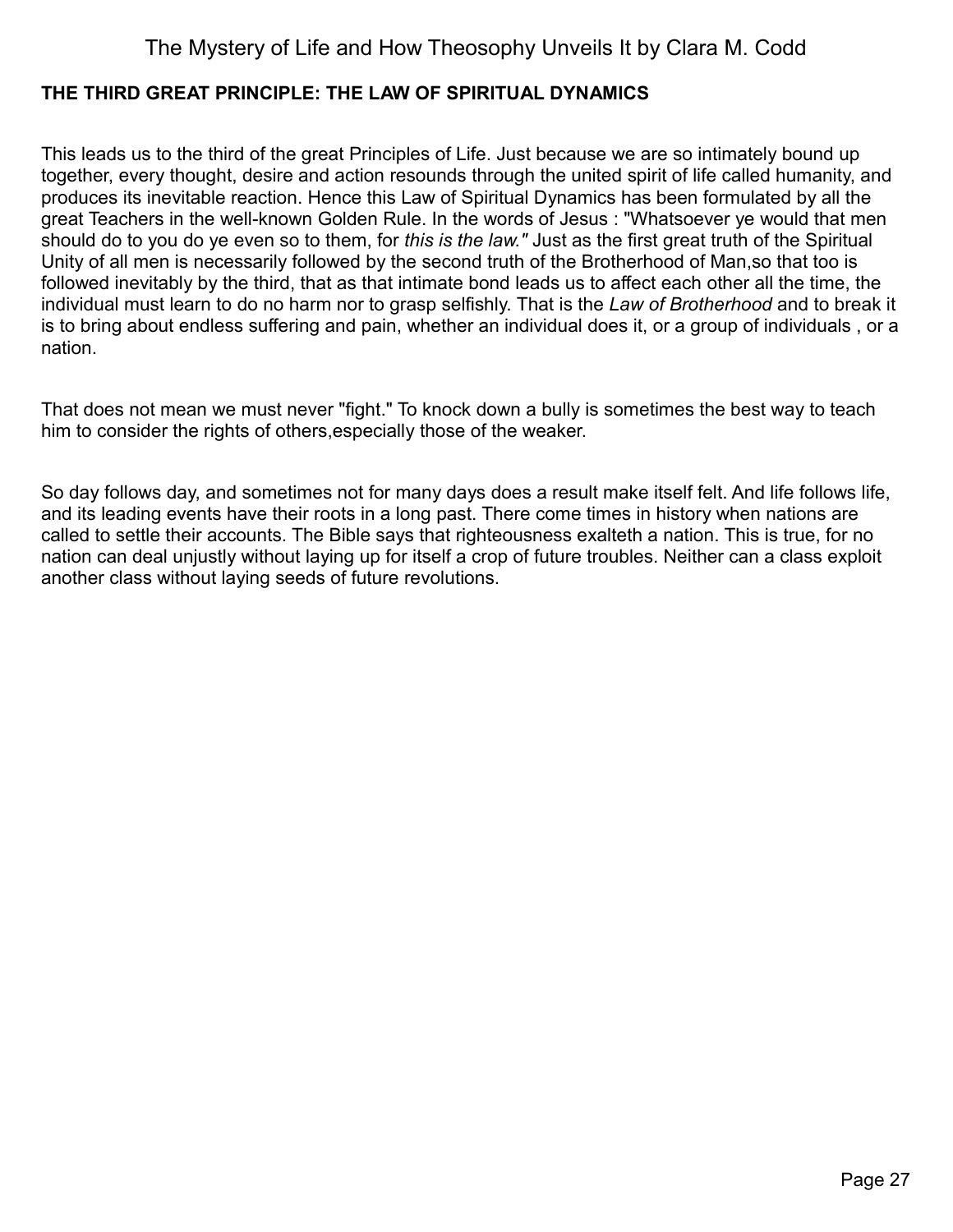#### <span id="page-27-0"></span>**HOW WE REMEMBER PAST LIVES**

But, we may say, how does this profit us if we do not remember this past which is now influencing us? (Let it be remembered that the future is influencing us even more!) Sometimes people will say that they cannot believe that they have lived here before because they do not seem to have any personal memory of it. There *are* people who remember, either partially or completely, but most of us do not seem to. Sometimes in early childhood memories come through and are lost as the child grows up.

Now what do we mean by memory? To most people it means mind pictures of past events. But if that is all it really means we have already forgotten most of this life, even most of the present day. If we tried to remember every thought, word and deed of a day we should not succeed, yet psychology tells us that each tiny event has made its impress upon our subconscious, and a series of like impressions presently produces a tendency of power. A man who plays the piano well does not "remember" all the times he practiced, but his subsconsciousness does and gives he memory back to him synthetically as a developed capacity or power.

Thus our capacities are memories, our likings and dislikings , so often seemingly capricious to our present mind, sometimes even phobias and certain periods of history,that seem to attract us greatly. Love at first sight, when it is genuine, means the meeting of old friends or lovers. Think of the story of David and Jonathan, the prince and the shepherd-boy. It is written that on meeting the "soul of Jonathan was knit with the soul of David," and that "he loved him as his own soul." Why should that have happened when he knew nothing about David? Here were clearly two old and dear friends meeting once more.

The detailed memory of past births *can* be recovered. It is a power of what is called "Yoga", which means that when a man has developed in himself the full consciousness of his more sublime self which has lived through all the lives, that self will give him back the memory of them all. Meanwhile it would not help us to carry a great number of memory pictures of the past with us, so Nature gives it to us in a synthetic form showing as our instinctive and subconscious reactions to life. This does not invalidate the fact that memories of our long pas *do* sometimes come back. If we keep our ears open we may come across such people. Like the famous story of Kipling's of a banker's clerk who remembered having been a galleyslave in Rome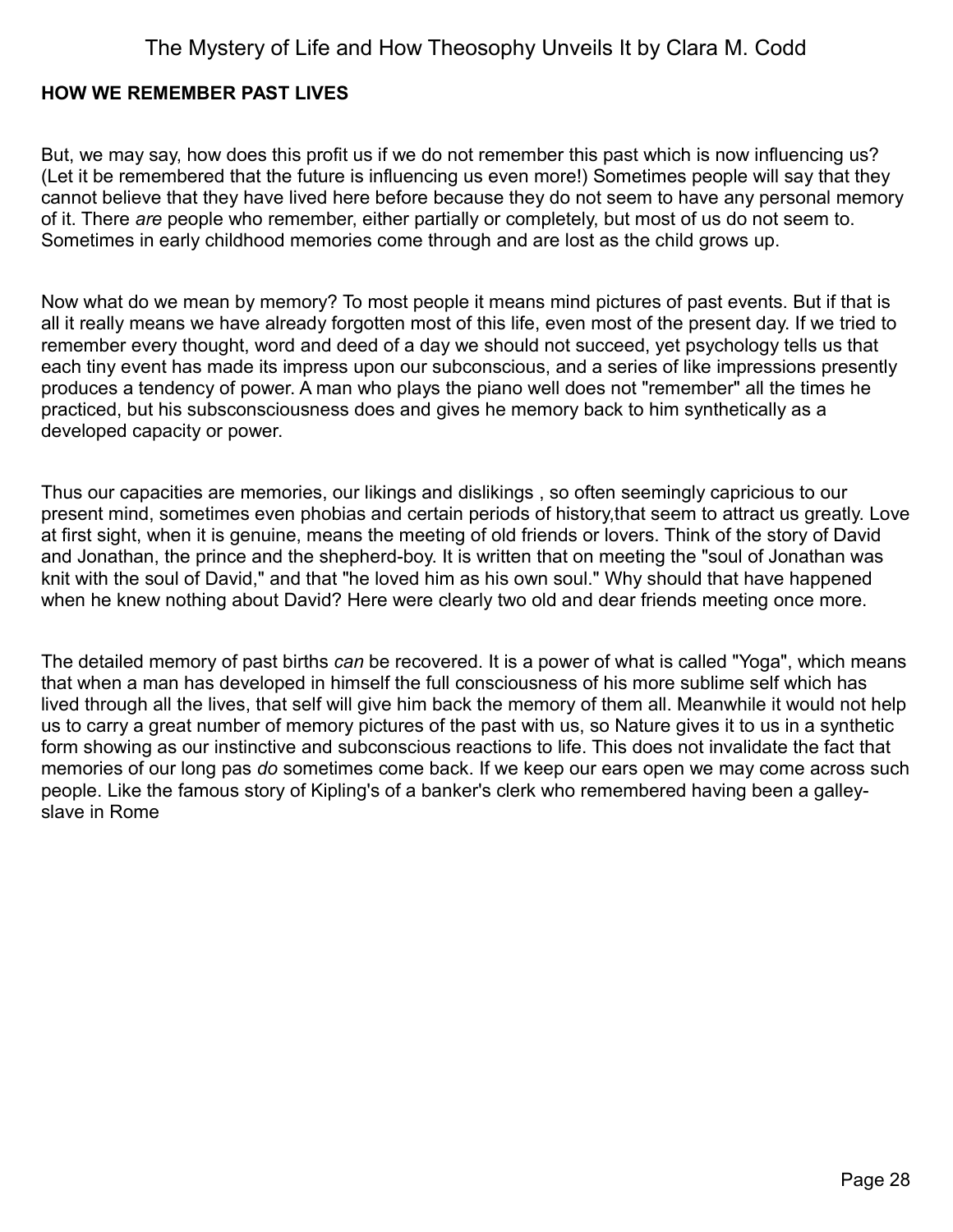#### <span id="page-28-0"></span>**THE LIFE AFTER DEATH**

Can the Ancient Wisdom called Theosophy tell us anything about death and the life that awaits us beyond? All religions talk about a heaven and a hell. Are there such places? Only Christianity talks about an *eternal* hell, because after the first centuries that great religion lost the truth of reincarnation, so they had to place unending results upon fleeting and finite causes. It can be safely stated that there is no place of torture in the universe, though there are unhappy psychological states which men have really created round themselves whilst they were alive.

The first thing to remember is that the world of after-death is not a long way away. It is all round us. It is composed of that fine and subtle "psychic" matter which permeates and surrounds this globe. Our soul or psychic body is also composed of it, and it, too, permeates and surrounds our physical counterparts This can be "seen" by a certain order of psychic sight, and one day all men will possess it. Then they will *know* that there is no such thing as death in the universe; only a continual change of state. When a man dies he slips away from the denser physical body and begins an independent life in that subtler world. It will not be unfamiliar to him, for he already knows part of it when he left his body temporarily through the gateway of sleep. Shelly wrote: "How wonderful is sleep! Sleep and his brother death." They are the same Gateway. Why then fear a passage we have so often taken before, and which is so supremely natural? But whilst we are only asleep we are still connected with our sleeping body by what looks like a line of light, a magnetic link. At death this ceases. Perhaps this is the meaning of the familiar words of the Scripture: "Ere the silver cord be loosed."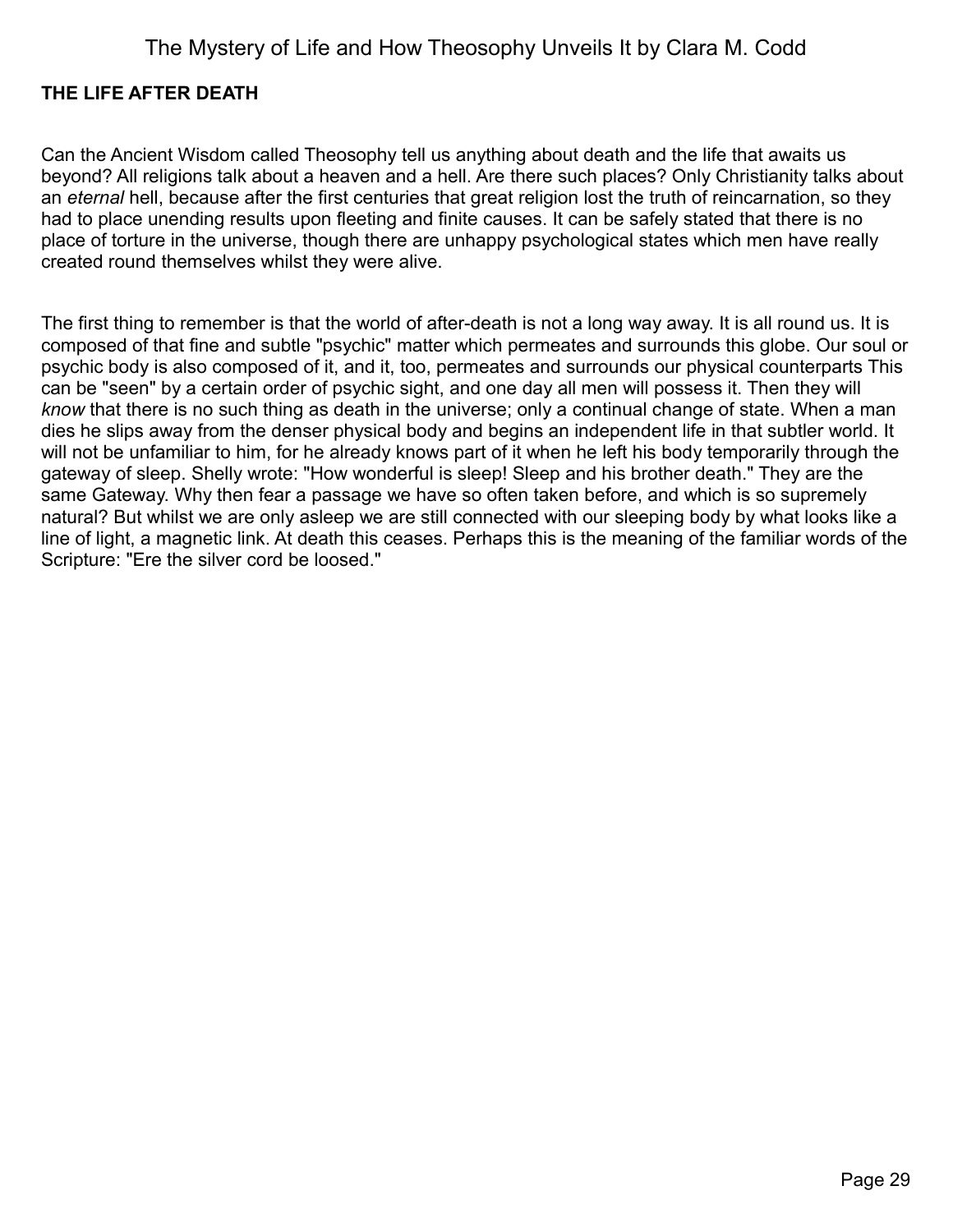#### <span id="page-29-0"></span>**HEAVEN AND HELL**

Where are we then? It is difficult to describe, but we are living in a world where the mighty creative forces of thought and desire are objective in action. So every man builds for himself as he lives the world of his after-death experiences. Our selfish, evil, cruel deeds and thoughts shut us into self-made prisons from which we must work our own way out to brighter realms. But our highest aspirations ,our purest and most unselfish deeds, our purest loves, and our appreciation of that which is beautiful and true, build for us a wonderfully lovely life of what to each one of us will be complete happiness and fulfillment for it will mean ideals come true.

These friends and loves will find each other again, idealists will see their ideals realized, devotees will be in the presence of their Lord, artists will know what Beauty truly means, and even the simplest man, if his thoughts were simple and true will have his time of happiness and upliftment, the rest-time of his spirit after the trials of earth. It is also a period of great assimilation. Before a man returns to earth, perhaps not for hundreds of years, he will have moved through a concatenation of events in that inner life which were the fruit of seeds sown during life,and by them life's lessons and experiences will have been woven into soul-power and knowledge.

Thus we grow, life after life, with soul-lives in between. The things which belong to us as souls for ever endure. Those which concern only this temporary body must pass away. This is the meaning of Jesus' words about laying up for ourselves "treasurels in heaven". That which concerns the body alone such as eating and drinking, sex pleasure,climbing the social tree,amassing money, we must surrender at the gateway of death. But the things which belong to us as souls, such as al intellectual, spiritual and emotional interests, will not only persist, but gain all the time added development and power.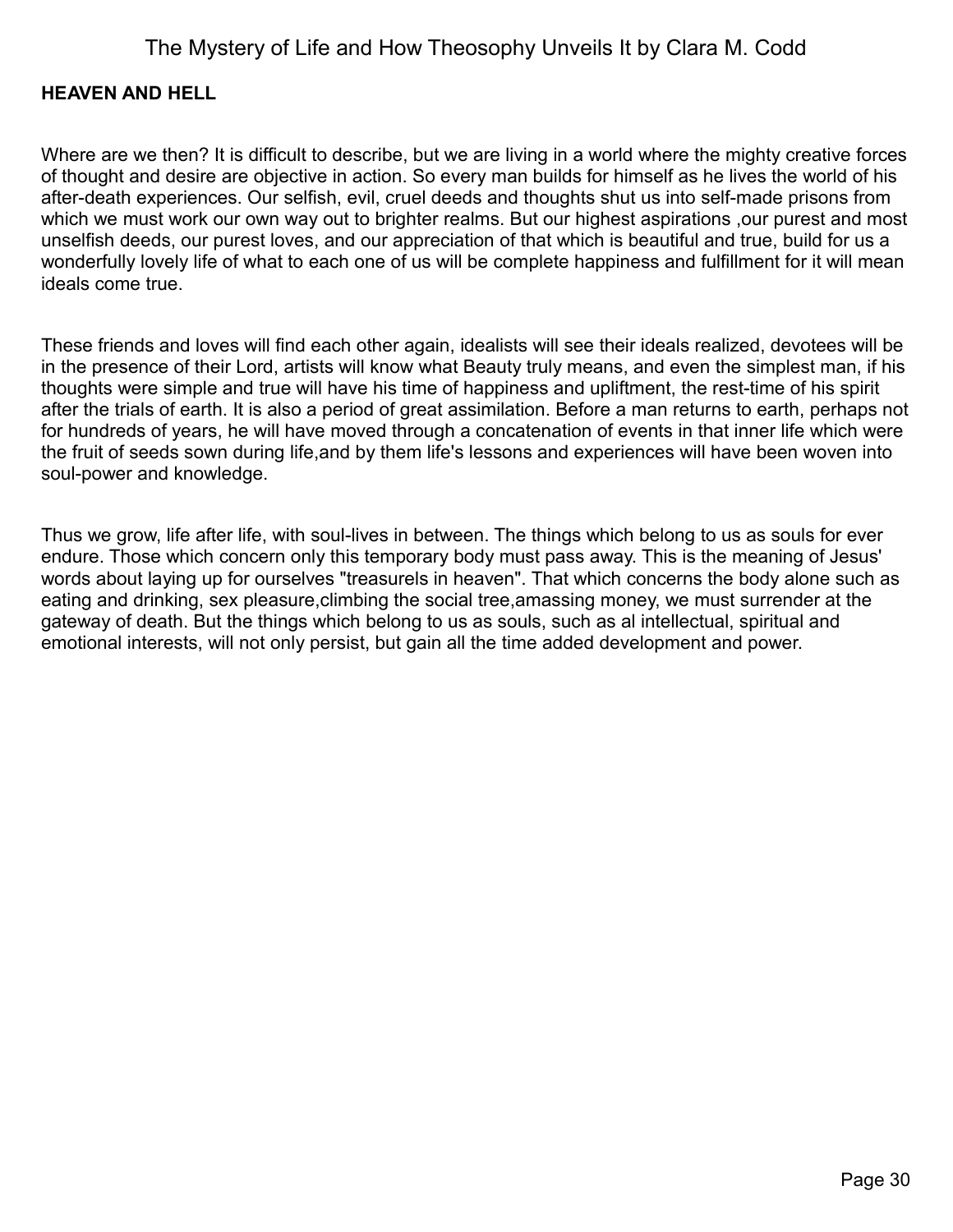#### <span id="page-30-0"></span>**LOVED ONES PASSED ON**

Do not think of those you love who have passed on into what the Celts called "the Land of the Ever-Young", as sad or unhappy, or even as missing you. They have ever your deepest soul with them, and may even for a time see you at night when you are free of your body. When your turn comes to pass on they will be the first to welcome you. They are not "dead". They are more "alive" now than when carrying a heavy physical body. They have now a form which knows no longer hunger and thirst, heat or cold, or illness, or fatigue, or old age. Would you wish them back to an aching, ill, tired body? We should try and realize the truth. No hell is there in the universe save the temporary one of a man's own making: and a heaven ultimately for all which is built by their own aspiration and desire.